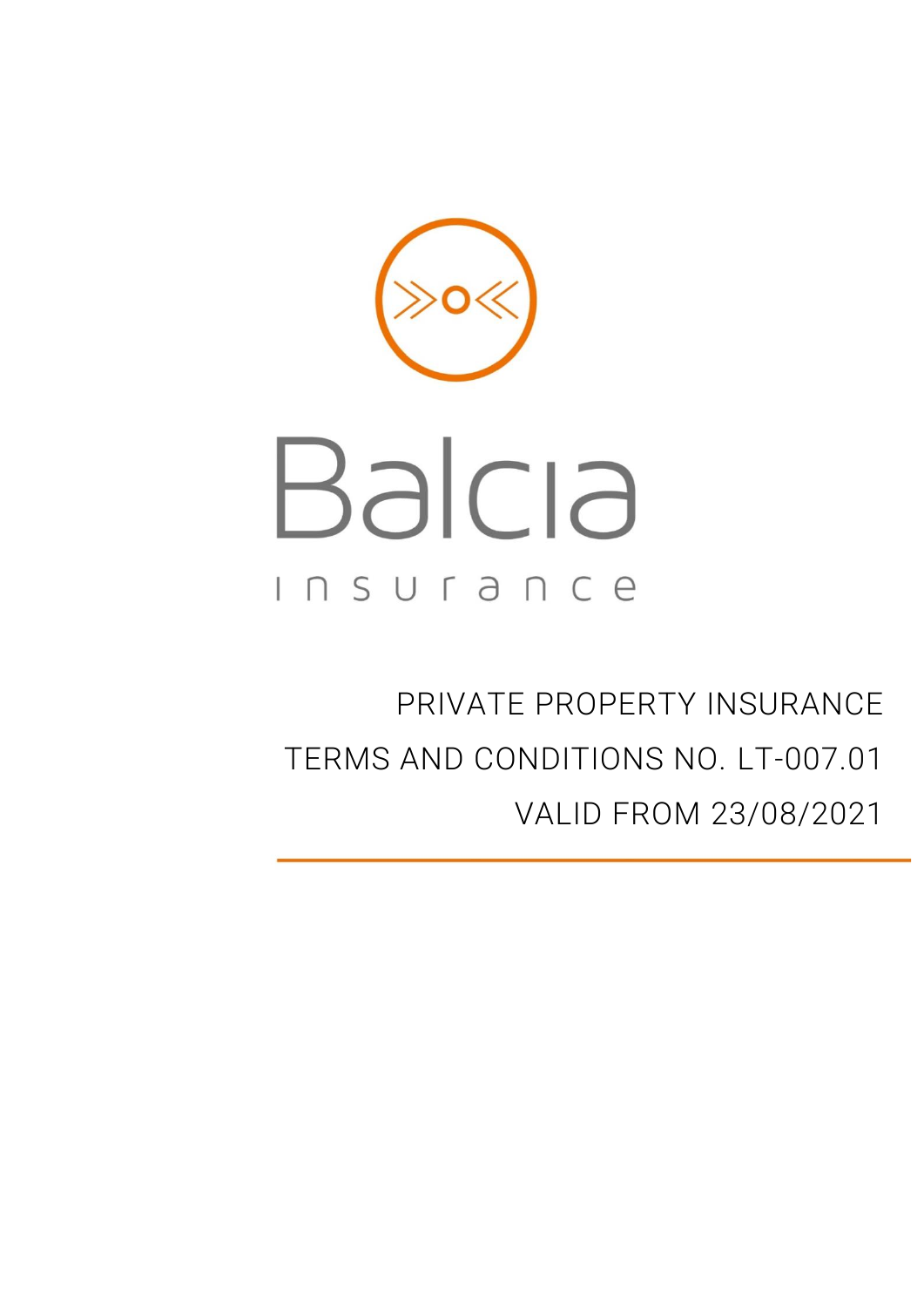# ABOUT THE PRIVATE PROPERTY PRODUCT

### Feel safe with Balcia PRIVATE PROPERTY Insurance!

We have created PRIVATE PROPERTY insurance to provide You with financial security and support for You and Your loved ones in the event of an unexpected damage to Your property, or other people's interests while using Your property or being outside Your property.

PRIVATE PROPERTY insurance is intended for Your immovable and moveable property. You can choose to insure your immovable, moveable property or both and to be really safe, also insure your liability.

#### **Insurance Coverage:**

| <b>What is</b><br>insured?       | <b>Risks to be covered</b>                                                                               |                |                                |
|----------------------------------|----------------------------------------------------------------------------------------------------------|----------------|--------------------------------|
| Private<br>property<br>insurance | <b>Covered Accident examples</b>                                                                         | All risk cover | <b>Named peril</b><br>coverage |
|                                  | Fire, Explosion, Bolt of lightning, Fall of manned aircraft its<br>parts                                 |                |                                |
|                                  | Storm, Hail, Snow impact, Snow impact, Earthquake, Flood<br>- high water, Landfall, subsidence, Rainfall |                |                                |
|                                  | Leakage of liquid or steam                                                                               |                | ٠                              |
|                                  | Fall down of trees, poles pillars and their parts                                                        |                |                                |
|                                  | Risk of glass fracture                                                                                   |                |                                |
|                                  | Risk of illegal third-party actions, Damages, Burglary,<br>Robbery, Impact of a land vehicle             |                |                                |
|                                  | Any event that is not indicated as an exclusion in the terms<br>and conditions, including                |                |                                |
|                                  | Accidental damage to the Property of the dwelling<br>resident                                            |                |                                |
|                                  | Children with ball damage TV<br>$\bullet$                                                                |                |                                |
|                                  | Dropping an object on the ceramic hob                                                                    |                |                                |
|                                  | Coincidentally, children overturn tablet                                                                 |                |                                |
|                                  | Dropping an object on a ground                                                                           |                |                                |

#### Insurance coverage:

|                                     | Expenses to be covered                                                                                            | All risk cover      | Named peril<br>coverage |
|-------------------------------------|-------------------------------------------------------------------------------------------------------------------|---------------------|-------------------------|
| <b>Civil Liability</b><br>insurance | Life or health of a third party<br>Damages to property or a third party<br>Litigation expenses<br>Rescue expenses | Chosen additionally |                         |

We will help You in emergency cases when need to react quickly to prevent more damages, providing you with the Home assistance!

|                    | Expenses to be covered                                                                                                                         | All risk cover | Named peril<br>coverage |
|--------------------|------------------------------------------------------------------------------------------------------------------------------------------------|----------------|-------------------------|
| Home<br>Assistance | Phone consultations<br>Key service<br><b>Plumber services</b><br>Carpenter services<br>Security services<br>Rescue and cleaning works services |                | Chosen additionally     |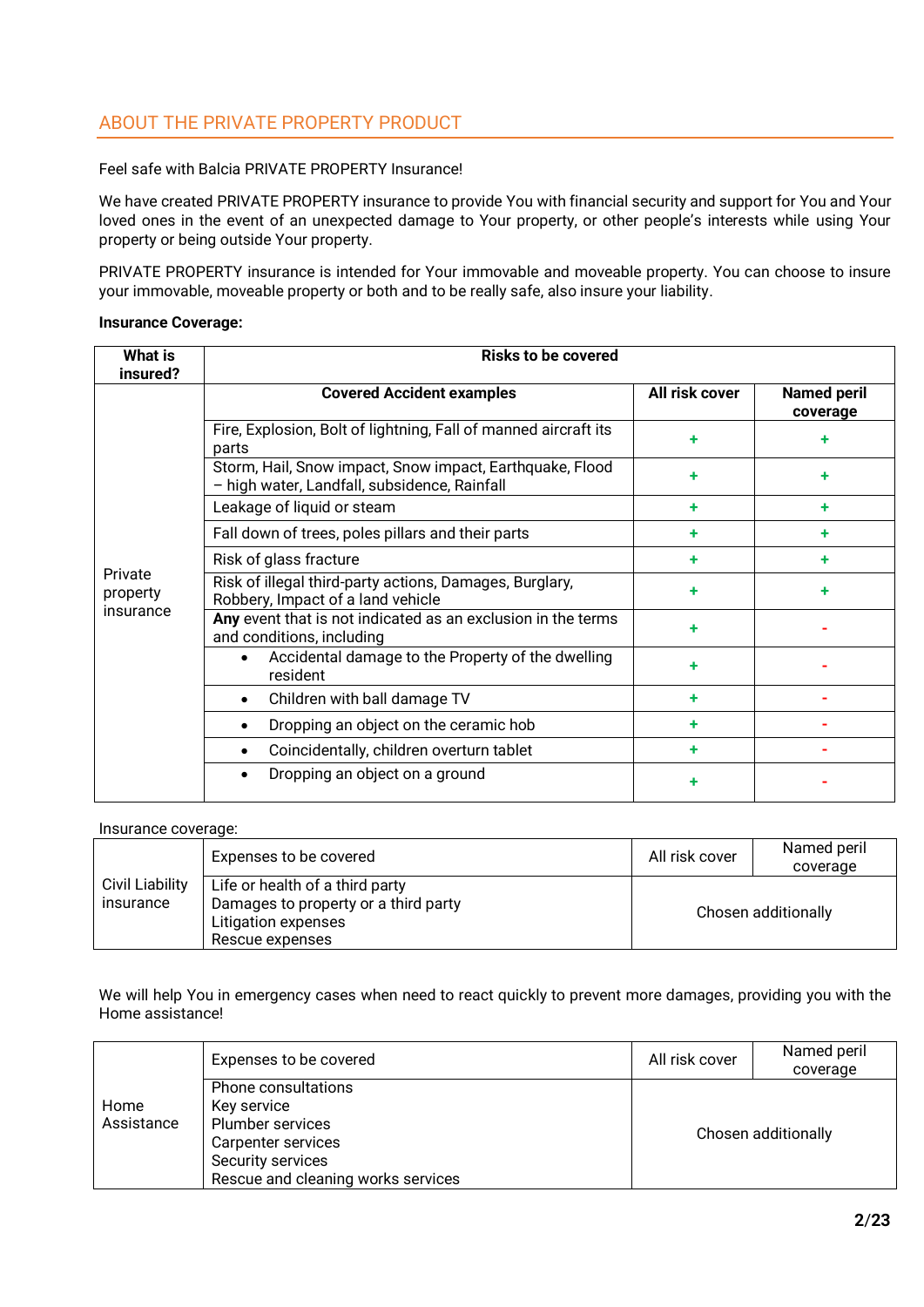| Electrician services                           |  |
|------------------------------------------------|--|
| Fire and Security alarm failure repair service |  |
| Removal of fallen trees                        |  |

There are always some additional expenses which may occur during an accident. We will cover these additional expenses which will help You to recover from the damages easier.

### **We will cover Free of charge such expenses and Objects:**

| Rental expenses of temporary home           | up to 500 EUR per month, up to 12 months                                          |
|---------------------------------------------|-----------------------------------------------------------------------------------|
| Rescue and cleaning costs                   | up to 10% of Sum Insured for the building per one insured event.                  |
| <b>Territory Improvement</b>                | up to 5% of Sum Insured for the buildings but not exceeding 5000<br>EUR per case. |
| Utility cost increase                       | up to 3000 EUR per case.                                                          |
| Cancelling or interrupting a trip           | no under limit                                                                    |
| Rain or melting snow                        | up to 3000 EUR per case.                                                          |
| Moveable property from the fenced territory | up to 3000 EUR per case.                                                          |
| Vehicles, Car accessories                   | up to 3000 EUR per case.                                                          |
| Guest items                                 | up to 3000 EUR per case.                                                          |

We made for You some special additional coverages that You can include in Your insurance policy to protect Your Private property even more!

#### **Additional Payable Coverage what You can include:**

Electricity risks, Rental expenses of temporary home, Damages caused by tenants, Movable property outside the Dwelling, Tombstone insurance.

#### **What to do in case of an event?**

#### **Property Insurance**

Notify Us, immediately, but to later than within 7 days in case of a loss, destruction or damage of Insured Object. **Civil liability insurance** 

Notify Us in within 3 days, about an event that may result in civil liability of the Insured.

#### **Home Assistance**

notify Us, immediately in case of a loss, destruction or damage of Insured Object when you need home assistance service.

Notify Us in writing about the damage and loss incurred in at least one of the following ways: by registered mail to Perkūnkiemio str. 5, LT-12129 Vilnius, by e-mail zalos@balcia.lt or by filling the claim online at [www.balcia.lt.](http://www.balcia.lt/)

If it is not possible to report the event in writing, it is mandatory to inform Us by phone 19001, calling from abroad +370 5 2119 119.

## Be safe and healthy! **Balcia Insurance SE Lithuanian branch**

# CONTENT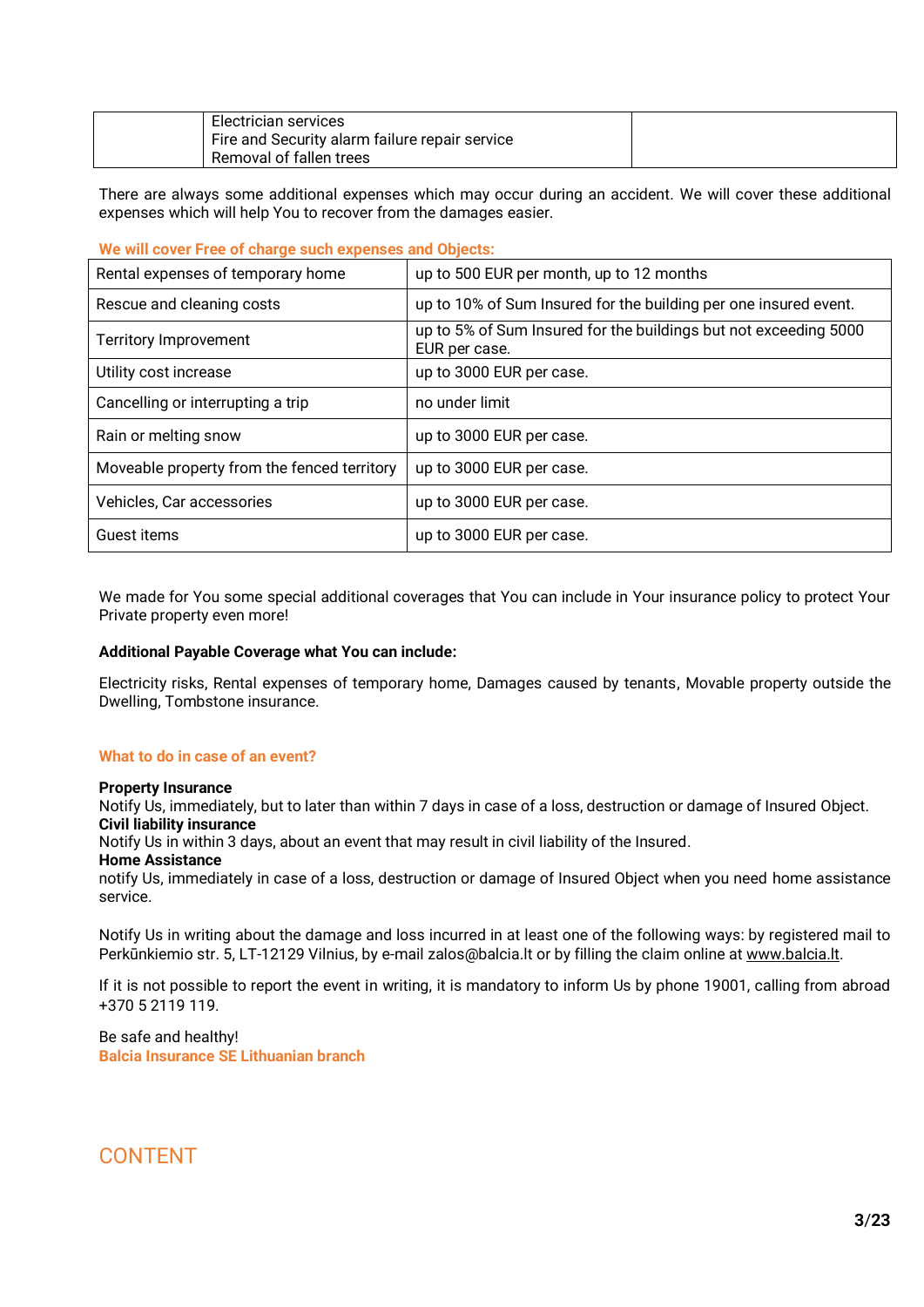# <span id="page-3-0"></span>I. DEFINITIONS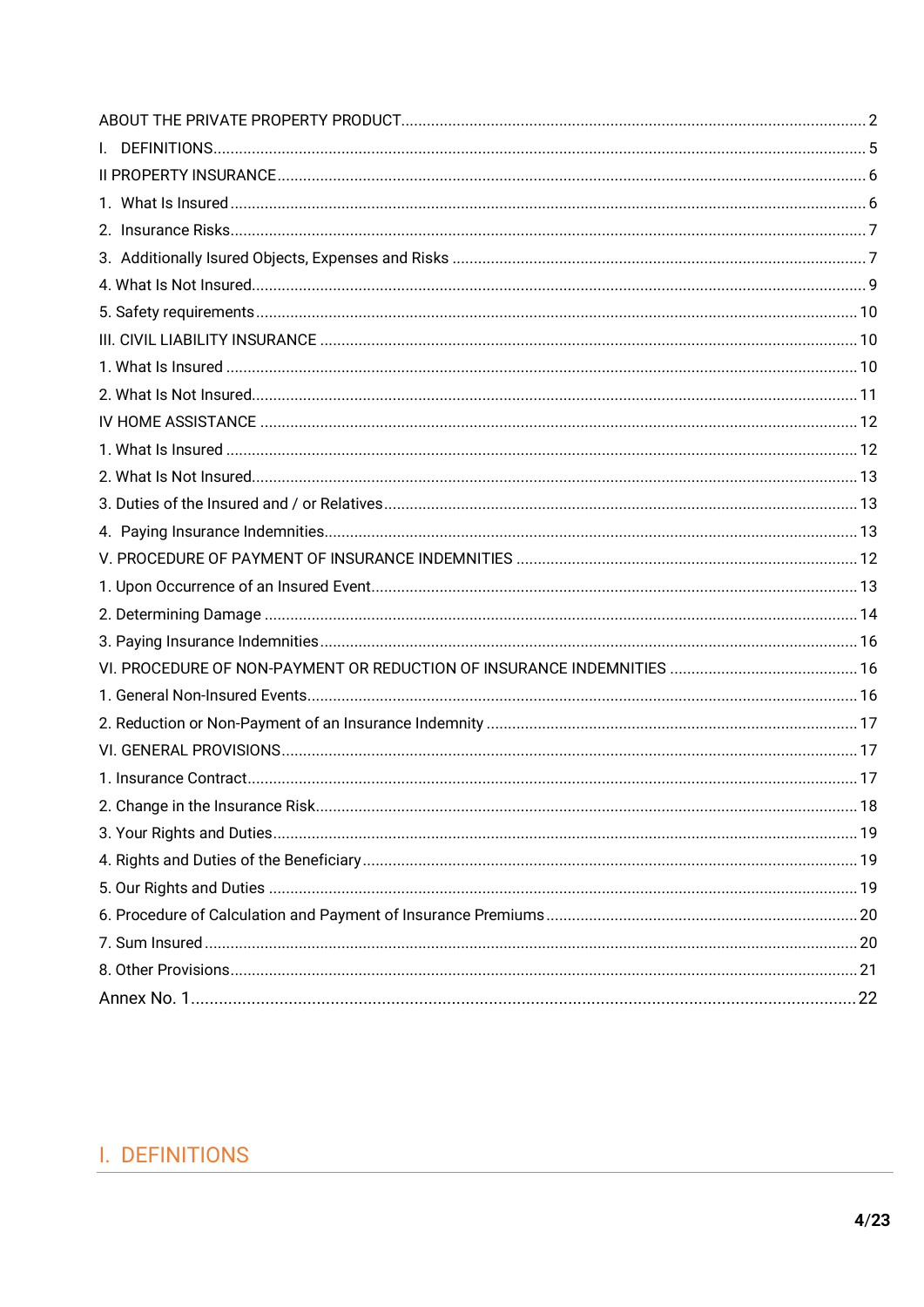**1. Insured** shall mean the person You indicated in the Insurance contract having an interest to be insured, and in favour of whom the insurance contract has been concluded.

- **2. Relatives** shall mean the following persons:
- 2.1. spouse or a cohabiting person sharing household;
- 2.2. own or adopted children, grandchildren and their spouses or cohabitants;
- 2.3. parents or adoptive parents, grandparents;<br>2.4. siblings or adoptive siblings.
- siblings or adoptive siblings.

**3. Civil Liability** shall mean cases when during the insurance period faulty actions or omission of You and Your Relatives cause damage to another person, who is not the Insured, or such damage comes up as a consequence later.

**4. Policyholder** *or* **You** shall mean a natural or legal person, who applies to Us or our representative for conclusion of an insurance contract, or whom We offered to conclude an insurance contract, or who concluded an insurance contract with Us in accordance with these Terms and Conditions.

**5. Insurer or We** shall mean Balcia Insurance SE, acting through Balcia Insurance SE Lithuanian branch.

**6. Overinsurance** - case when the sum insured of the object is greater than the amount of money required for the renewal of the insured object. In the event of a loss, the amount of compensation will not exceed the amount of money necessary to settle the loss, but in case of complete destruction of the object, the compensation will not exceed the amount of money necessary for the restoration of the object.

**7. Insurance Coverage Territory** shall mean the geographical territory in which the insurance coverage is valid if an Insurance Risk occurs. The Insurance Coverage Territory shall be indicated in the Insurance Policy.

**8. Insurance Risk** shall mean a likely danger beyond the will of the Insured threatening financial interests of the Insured related to his/ her property or civil liability.

**9. Terms and Conditions** shall mean our prepared standard terms and conditions of the Insurance Contract that are available online at [www.balcia.lt.](http://www.balcia.lt/)

**10. Sum Insured** shall mean the sum of money specified in the Insurance Contract or the amount of money calculated in accordance with the procedure prescribed in the Insurance Contract, which the insurance indemnity amount cannot exceed. The Sum Insured shall be set separately for each Insured and each selected Insurance Risk.

**11. Insured Event** shall mean an event specified in the Insurance Contract upon occurrence of which We must pay the insurance indemnity. The Insured Events shall be deemed to be only such events which occur in the Insurance Coverage Territory specified in the Insurance Contract during the insurance coverage period.

**12. Extreme Sports or High-Risk Entertainment** shall mean extreme sports or leisure activities that are dangerous to health and life, and require special physical and mental abilities and preparation, using special equipment and / or performing various physical stunts, when the safety of athletes depends on their abilities and preparedness only in part - when the risk is affected by the environment in which the sport is played and / or natural forces necessary in the sport (wind, waves, snow, etc.); this includes mountaineering, wall climbing, shooting, sailing, mountain river rafting to overcome thresholds and other obstacles, windsurfing, surfing, bungee jumping, scuba diving, kite surfing, cycling, skateboarding tricks, parkouring, and the like.

**13. Deductible** shall mean the sum deducted from the each insurance indemnity payable by Insured. Given the chosen Insurance Risk, the Deductible shall be indicated in the Insurance Contract as a specific amount and/ or a percentage of the amount of the loss calculated according to these Terms and Conditions.

**14. Beneficiary** shall mean You or the Insured and, in the cases specified in the Insurance Contract, also the person appointed by the Insured who is entitled to the insurance indemnity.

**15. Intoxication** shall mean a condition when the Insured is intoxicated with alcohol, toxic, narcotic, psychotropic or other psychoactive substances, including potent drugs and drugs the use of which does not allow him/ her to engage in certain activities. For the purposes of these Terms and Conditions, a person will be considered clean when having tested him/ her, his/ her blood alcohol content does not exceed 0.4 per mile.

**16. Accident** – a sudden unexpected event beyond Your, Insured's or Relatives' will, which causes damage to the insured object.

**17. Non-Permanent dwelling** – immovable property where You or your Relatives live less than 9 months per year.

**18. Permanent dwelling** – immovable property where You or your Relatives live at least 9 months per year.

**19. Sports Competitions and Trainings** shall mean competitions and trainings organised by sports organisations, sports clubs, sports schools, sports centres, sports facilities, sport federations, associations and societies and other organisations and institutions engaged in physical education and sports activities having rights of a legal entity, which create conditions for practicing physical education and sports, preparing sportsmen, organising sports competitions and other physical education and sports events (hereinafter – Sports Organizations). Competitions shall be held according to the regulations which correspond to the rules of sports competitions. The regulations shall indicate organisers of competitions and the terms and conditions, procedure for holding competitions and safety instructions. Provisions of this clause shall not apply to sports activities that are not organized by Sports Organizations and are a form of leisure of the Insured.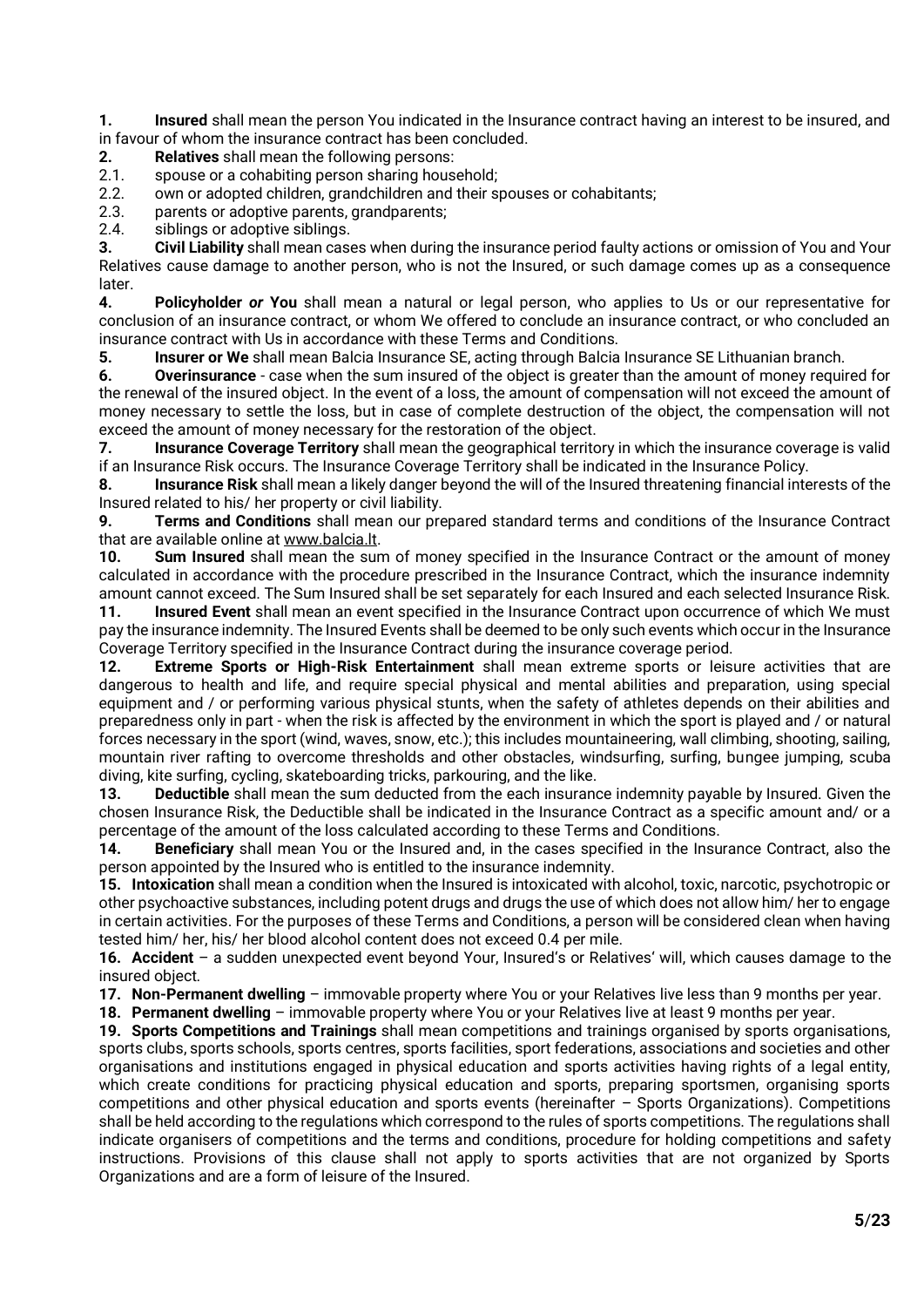**20. Third parties** - all persons except You, Insured, Relatives, co-owners, tenants, persons to whom You entrusted with the safekeeping of the insured property, the care of it.

**21. Total loss** - situation where repair is not economically practicable, i.e. the repair costs exceed 75% of its replacement on the date of the Insured Event.

# <span id="page-5-0"></span>II PROPERTY INSURANCE

## <span id="page-5-1"></span>1. What Is Insured

1.1. Property insurance under these Terms and Conditions shall cover property interests related to Insured's and his Relatives sudden, unexpected loss, damage or destruction of the insurance object – legally acquired property, both – movable and immovable. In all cases, insured objects shall be clearly indicated following Your instructions, in the Insurance Policy.

1.2. Under these Terms and Conditions, We shall consider the following insurable objects as immovable property (also specifically referred to as the Insured **Dwelling**) if it is indicated in the insurance policy:

1.2.1. **Building** - a structure that is used for living and is permanently fixed to the land, including all its integral parts permanently attached thereto. Including small (up to 20 m²) common area terraces, balconies or outbuildings for the building of which there is no legally required official projects and permits.

1.2.2. **Apartment -** residential premises or the complex of premises of the apartment house separated from the other part of the building and marked in the building inventory plan, including all integral parts, which make boundaries of this apartment. Apartment insurance also includes:

1.2.2.1. insurance of common property share legally related thereto proportionally to the size of the Apartment,

1.2.2.2. Your storage space and/or garage located in the same building as the Apartment,

1.2.2.3. Your parking spot outside or inside the same building as the Apartment

1.2.3. **Auxiliary building –** a separate non-residential construction, which is not used, nor intended for living (e.g. a sauna, garage, cellar, cattle-shed, barn, shed);

1.2.4. **Territory Improvement –** a structure that is permanently fixed to the land plot on which the Insured Dwelling referred to in Article 1.2.1, 1.2.2 and 1.2.3 of these Terms and Conditions is located (e. g. barriers, walls, gates, fencing, sheds, elevated roads, access roads and pedestrian roads, stationary sprinkler systems, outdoor lightning, flag poles, advertising stands, playground equipment (including children's playhouse), dog aviary, wells, lawn, garden greenery, greenhouse not exceeding 20m<sup>2</sup>);

1.3. Buildings must be inventoried at the State Enterprise Register Center or not yet inventoried but built in accordance with design documents and comply with the construction norms of the Republic of Lithuania.

1.4. Under these Terms and Conditions, we shall consider the following objects, which can be insured, **as Movable property**:

1.4.1. Any legally acquired movable asset owned or managed by You, legal owner of the property and/or Your relatives which is located within Insurance Coverage Territory.

## 1.4.2. **The indemnity for movable property shall be limited up to 3000 EUR per one item;**

1.5. Under these Terms and Conditions, the indemnity of the specific items of Moveable property is limited as shown below:

1.5.1. Cash up to 1000 EUR. We will pay out indemnity in case of damage to or loss of cash kept in an Insured Dwelling;

1.5.2. Furs, fur and leather products, textiles, handicrafts, watches, paintings with a one-unit value up to 1500 EUR;

1.5.3. Documents, payment card which can be reconstructed on the basis of official records or other sources manuscripts up to 1000 EUR;

1.5.4. Property entrusted by the Insured's employer (such as a laptop, computer, its components, tablet,

telephone) intended for use for work purposes up to 1000 EUR;

1.5.5. Registered weapons, their components and equipment up to 1000 EUR;

1.5.6. Jewellery, precious metals and articles made of them, precious and semiprecious stones up to 1000 EUR. Precious metals are all forms of gold, silver, platinum group metals (ruthenium rhodium, palladium, platinum, osmium and iridium): alloys, raw materials, semi-finished articles thereof, scrap and waste and chemical compounds;

1.5.7. antique items, prototypes and collections with a one-unit value up to 1000 EUR.

For the purpose of these Terms and Conditions, collections are considered several homogeneous items (e.g. stamps, postcards, calendars, labels, coins) grouped together having scientific, cultural historical or artistic value or that are gathered for non-commercial purposes;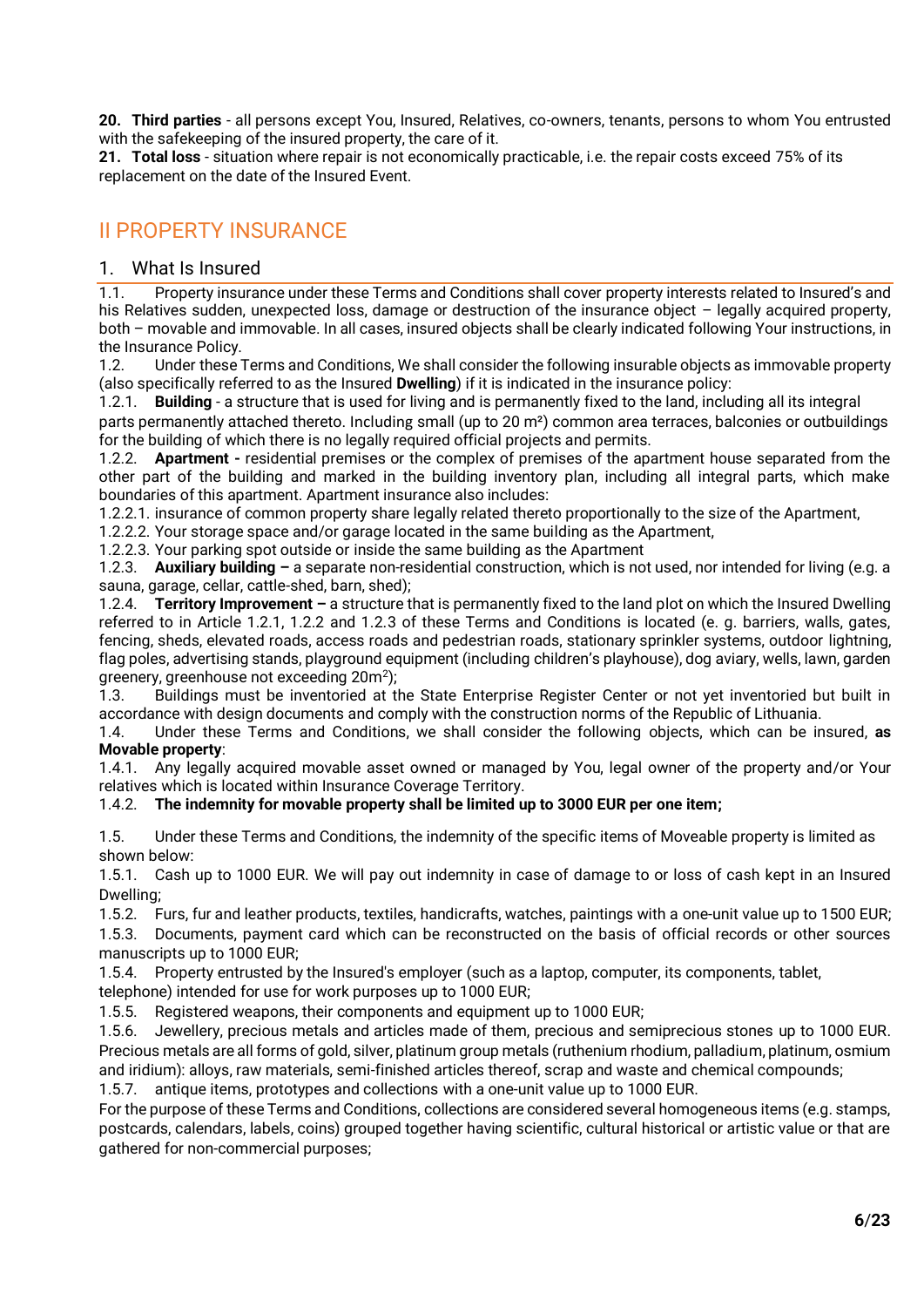For the purposes of these Terms and Conditions antique items are considered items made more than 50 years ago, counting from the day of concluding the insurance contract;

- 1.6. Under these Terms and Conditions, **we shall not insure** the following:
- 1.6.1. water or other liquids in pipes, pools or wells of the insurance object;<br>1.6.2. greenhouses which do not have a fixed foundation, or have a frame m
- greenhouses which do not have a fixed foundation, or have a frame made of wood or plastic or covered with polyethylene film;
- 1.6.3. camper, caravan;
- 1.6.4. buildings and structures in disrepair or demolished, unfinished, as well as movable property located therein;
- 1.6.5. animals, fish, water bodies
- 1.6.6. land, water and air vehicles and their equipment (except motorized bicycles, rollers and wheelchairs till 25hp, boats up to 5 m long and boat engines up to 25 HP stored and locked in the Insured Dwelling);
- 1.6.7. construction materials and products, including not installed engineering communications;<br>1.6.8. ammunition. explosives. nuclear fuel. radioactive materials;
- ammunition, explosives, nuclear fuel, radioactive materials;
- 1.6.9. computer software, licenses, digitally preserved information, databases;
- 1.6.10. agricultural machinery, equipment, agricultural products and stocks;
- 1.6.11. any fuel other than heating fuel;
- 1.6.12. plans, files, drawings, gift vouchers, travel and others tickets;
- 1.6.13. food, drinks, narcotic and psychotropic substances, medicines, home care and hygiene products and items;
- 1.6.14. property that You received from other persons for sale, processing, repair, storage, etc.

## 2. Insurance Risks

### 2.1.**All risks cover:**

2.1.1. We will indemnify You for the losses resulting from sudden and unexpected physical damages or loss of the insured property, if occurred within Insurance Contract's Validity territory, taking into account the exclusions listed in the Section II (4) "What is not insured" of these Terms and Conditions and Section VI (1) "General Non-Insured Events" of these Terms and Conditions.

## 3. Additionally Insured Objects, Expenses and Risks

3.1.**Additional insured objects, expenses and risks** if indicated in the Insurance contract are:

### 3.1.1. **Electricity risks.**

We shall indemnify You or the Insured for the losses encountered due to damage to moveable property or the facilities contained in the Insured Dwelling that are powered by electric current, caused by:

3.1.1.1. emergency or unannounced power outage;

3.1.1.2. impact of electric current, including damages caused by overvoltage, overload or short circuit;

3.1.1.3. phenomena of lightning strike and deriving electrical and magnetic phenomena;

3.1.1.4. upon insuring this additional risk, Section II 4.1.30. of these Terms and Conditions is not valid.

Losses shall only be paid when they are clearly visible, burned out, broken fuses and / or other parts were exposed to fire, heat, which changed the shape, colour, visible charring, leaks, soot, melting.

## 3.1.2. **Rental expenses of temporary home.**

3.1.2.1. If upon occurrence of an insured event the Insured Dwelling is lost or damaged to the extent that dwelling therein is not possible, if such risk is indicated in the Insurance policy, We shall indemnify the Insured for the expenses which occurred due to rental of a temporary home, i.e. reasonable expenses that can be proven by documents, which are required to move to temporary home or hotel and rental payment for the rent of temporary home or hotel;

3.1.2.2. Rental expenses for temporary housing are compensated starting from the occurrence of the insured event until the Insured Dwelling is completely restored or until the insurance indemnity for the loss or destruction the mentioned Insured Dwelling is paid out by Us; however, the rental expenses shall be reimbursed for a period up to 12 rental months following the occurrence of the insured event;

3.1.2.3. The deductible for this risk shall not be applied;

3.1.2.4. This risk shall be included in the insurance coverage if needed with higher limit, then it is mentioned in Section II 3.3.1. of these Conditions.

### 3.1.3. **Damages caused by tenants.**

3.1.3.1. We shall pay the insurance indemnity for damage caused to the insured object due to malicious actions done by Your or Insured's tenants;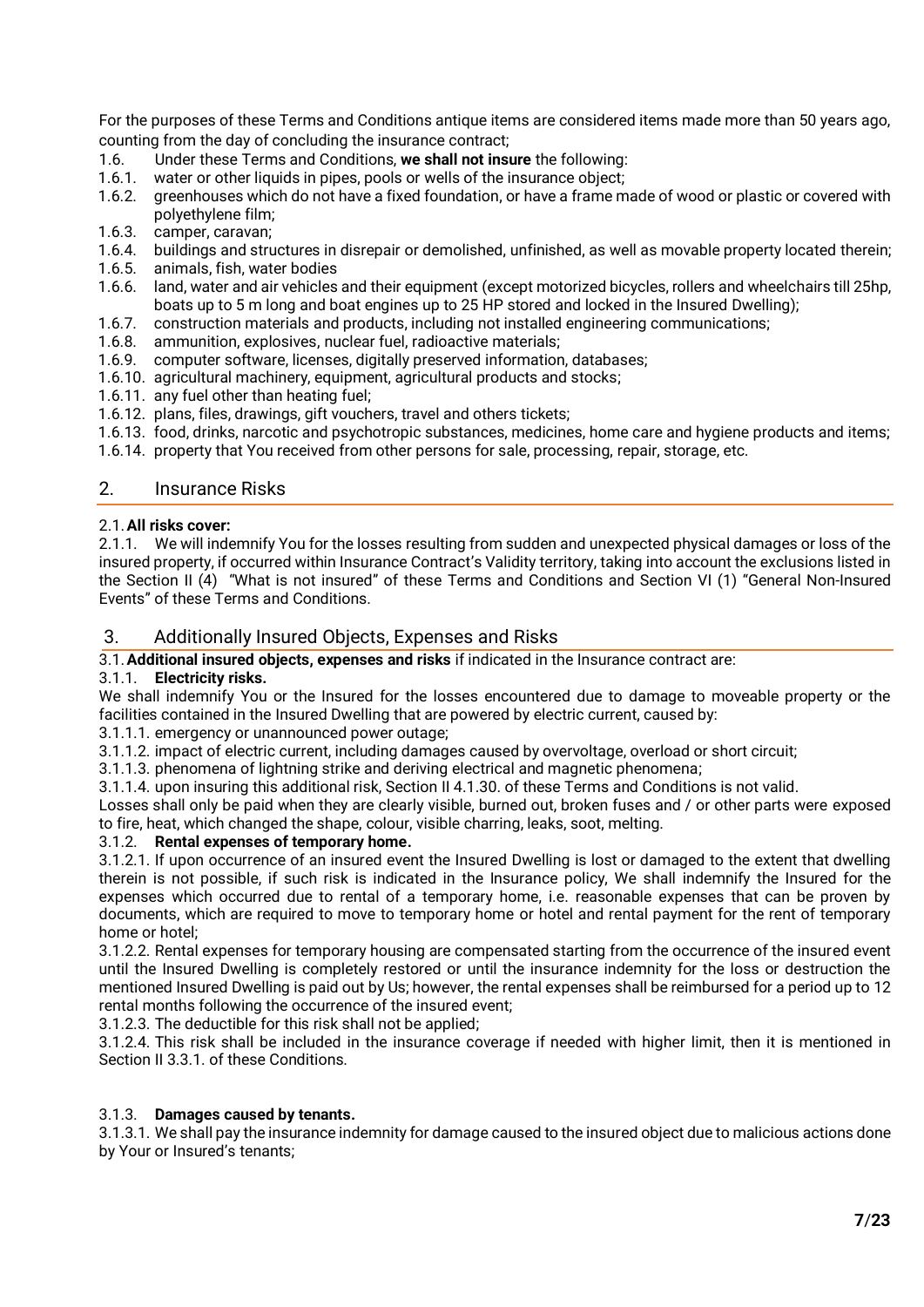3.1.3.2. In case of an insured event, You have to provide Us with a written rental contract which had to be valid at the time of occurrence of insured event and inform police. This provision is essential, which means that We shall reject Your and/or Insured's claim for compensation if You do not provide Us with the requested information and documents.

## 3.1.4. **Moveable property outside the Dwelling.**

3.1.4.1. We shall pay the insurance indemnity for damages or loss of the Movable property located outside the object location caused by occurrence of the insured event;

3.1.4.2. The insurance coverage is valid within the entire territory of World, unless it is stipulated otherwise in the insurance contract.

3.1.4.3. The insurance coverage is valid only when the moveable property is under Your, Insured's or their Relatives supervision, or in closed premises, or places, or is left unattended in a public place, provided that it is locked with a special lock to a firmly installed safe construction.

## 3.1.5. **Tombstone insurance.**

3.1.5.1. Insurance coverage is valid for cemeteries rips which are built and placed for Your and/or Insured's Relatives. Cemetery is a place for graves, having its own identification number, firmly connected to the ground;

3.1.5.2. Tombstone insurance risk shall be valid within the territory of Republic of Lithuania;

3.1.5.3. Tombstone insurance is insured under the risks indicated in Annex No 1 of these Terms and Conditions;

3.2. Additionally Insured Risks sum insured is insured by limit.

## 3.3. **Automatically additional insured expenses and Objects**

In addition to the insured objects and risks, not exceeding the sums insured specified in the insurance policy, We will indemnify You for the following losses, which occurred as the consequences of the insured event:

3.3.1. **Rental expenses of temporary home**: if the Insured Dwelling is a Building or Apartment, in case of insured event, We shall indemnify for Your expenses which occurred due to Rental expenses of temporary home within the amount of 500 EUR per month, but not exceeding the maximum indemnity period of 12 month.

3.3.2. **Rescue and cleaning costs:** expenses needed to perform rescue and cleaning works of damaged Insured Dwelling. The insurance indemnity shall be limited to 10% of the Insured Dwelling sum insured per one insured event. We shall consider the following expenses as Rescue and cleaning costs:

3.3.2.1. All announced and proven expenses encountered by the Insured for immediate damage elimination, loss minimisation or rescue measures;

3.3.2.2. Expenses for collection of the remains and the cleaning works as well as collection and destruction of the damaged insured object, dismantling of equipment, breaking or removal of any parts of the building or widening of any apertures.

3.3.2.3. All reasonable expenses for transportation and storage of insured object when Insured Dwelling due to insured event becomes uninhabitable. These expenses have to be agreed will Us in advance.

3.3.3. **Territory Improvement:** if the insured Dwelling is a Building, in case of insured event, We shall indemnify for Your expenses which occurred due to its Territory improvement in the amount of up to 5% of Sum Insured for the building insurance indicated in the insurance policy, but not exceeding 5000 EUR per insured event.

3.3.4. **Utility cost increase**: We shall compensate Insured's increased expenses for electricity, water, heating and gas, but not more than 3000 EUR per insured event.

3.3.5. **Cancelling or interrupting a trip:** We shall indemnify the Insured's incurred expenses if due to insured event to Insured Dwelling, You and Your Relatives have to return immediately from already started trip or cancel Your upcoming (not later than 1 week until trip start day) trip. The insurance coverage shall apply only for holiday trip lasts at least 2 days and not longer than 21 days.

3.3.6. **Rain or melting snow.** We shall indemnify the Insured for the repair costs which occurred due to damages to Insured Dwelling because of a sudden and unexpected Rain or melting snow's impact, if such losses didn't occur in last 1 year, paying not more than 3000 EUR per case. Section I 4.1.18. of these Conditions does not apply for this risk.

3.3.7. **Moveable property from the fenced territory**: We shall indemnify the Insured for the loss due to theft of insured movable property which, because of its nature or usage purpose, can be stored outdoors. The indemnity shall not exceed 3000 EUR per insured event. The insurance coverage shall apply only if the property has been stolen from a fenced territory (surrounding the Dwelling - the area which is completely fenced with not lower than 1m fence). 3.3.8. **Car accessories:** We shall indemnify the Insured in case of incurred losses in Insured Dwelling for car accessories (like bicycle holder, child seats, luggage compartments)**,** paying not more than 3000 EUR per Insured Event.

3.3.9. **Guest items**: We shall indemnify the Insured in case of incurred losses in insured address for Guest (person who is given hospitality) items, movable property, paying not more than 3000 EUR per Insured Event.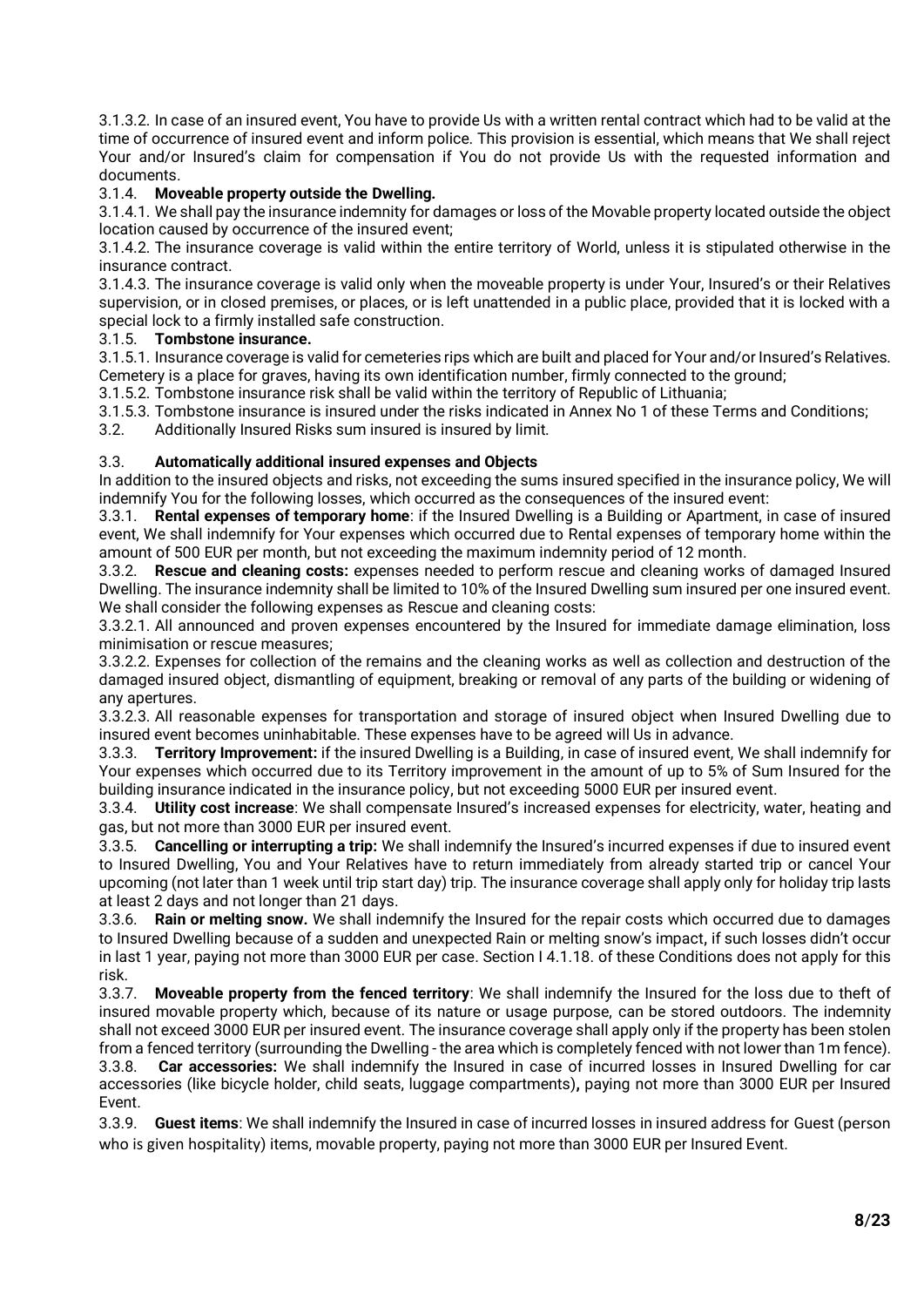## <span id="page-8-0"></span>4. What Is Not Insured

4.1. The following events or expenses shall be considered as Non-Insured Events if directly or indirectly caused by:

4.1.1. the cases provided for in Section VI (1) and (2) of these Terms and Conditions;

4.1.2. continued gradual processes (e.g. natural depreciation, corrosion, deterioration, oxidation, scale, putrefaction, mould formation, fungus damage, natural impact of humidity or light, changes in colour, odour, dust, waste, soot, dirt, changes in air temperature or humidity, desiccation, vaporization or evaporation, changes in the material structure or finishing);

4.1.3. impact of vermin, rodents or other animals, if the insured event is not related to risk of fire or glass breakage damage;

4.1.4. violation of insured object utilization requirements set forth in the Insured object's utilization instructions or regulatory enactments of the Republic of Lithuania using the insured object for unauthorized purposes or in an unauthorized way;

4.1.5. repairs, renovation works of the insured object which require a construction permit in accordance with the regulatory enactments of the Republic of Lithuania;

4.1.6. interruptions in water, gas, electricity, fuel or other energy resource supply, if such interruptions have not been caused due to the occurrence of Insured event unless such interruptions have caused damage or loss to the insured object;

4.1.7. damage or loss done by computer files and software;

4.1.8. impact of asbestos and its compounds;

4.1.9. decisions of state and municipal authorities;

4.1.10. expenses for the damages to insured object, compensation of which is the duty of the manufacturer or supplier in accordance with regulatory enactments or a contract (e.g., manufacturer's warranty);

4.1.11. expenses for regular maintenance, repairs, cleaning, regular or extraordinary servicing of the insured object and equipment of its construction, including parts and replacement works of worn out parts;

4.1.12. losses related to damage or loss of insured object caused without impact of external force of the moveable property if it's older than 10 years;

4.1.13. indirect expenses, including, lost profit and income;

4.1.14. Your or Insured's expenses related to expert examinations or any other inspection;

4.1.15. overheating, melting, smoldering or scorching, when that has not occurred as a result of Fire risk;

4.1.16. due to explosion of pyrotechnics, explosives or explosive materials;

4.1.17. atmosphere fall-out (for example, water, hail, snow) penetration into the Dwelling the Insured object is stored, through the roof, windows, doors, building stitches, foundation, water-proof finish and other constructions, when not occurred as a result of insured risks;

4.1.18. accidents, occlusions, freezing up or failure to drain liquid in pipes outside;

4.1.19. damage caused due to leaving the moveable property, which is not meant to be kept outside, under the open sky;

4.1.20. losses, if the You or the Insured fail to maintain roofs of the buildings/constructions in technical order by regularly cleaning the roofs from snow or ice and preventing accumulation of snow and/or ice;

4.1.21. caused by waves in the result of tides and ebbs, as well as from expected flood – high water. In accordance with these Terms and Conditions an expected flood – high water is considered flood – high water has appeared at the location of the insured object more often than once in the last 10 years;

4.1.22. payments to utility services, including expenses on electricity, gas, telecommunications;

4.1.23. insured Dwelling foundation settling, building or insured Dwelling cracking, if the said processes has not been caused by occurrence of an insured risk or additional risks, which are indicated as insured in the concluded insurance contract and are not excluded there by;

4.1.24. changes in the groundwater level or overflow in waste water collection systems, or roof waste-pipes;

4.1.25. blasting or excavation, excavation work (during excavation, demolition, dismantling, construction or other works), ground displacement or vibration due to construction works;

4.1.26. disappearance of insured items without theft or burglary;

4.1.27. damages in electrical equipment due to electricity supply interruptions (accident or electricity supply interruptions), electrical contact, including damages caused due to overvoltage, overload, bad contact, damage of meters, regulators or safety equipment, short circuit or secondary effects of lightning and consequent electromagnetic fluctuations.

## <span id="page-8-1"></span>5. Safety requirements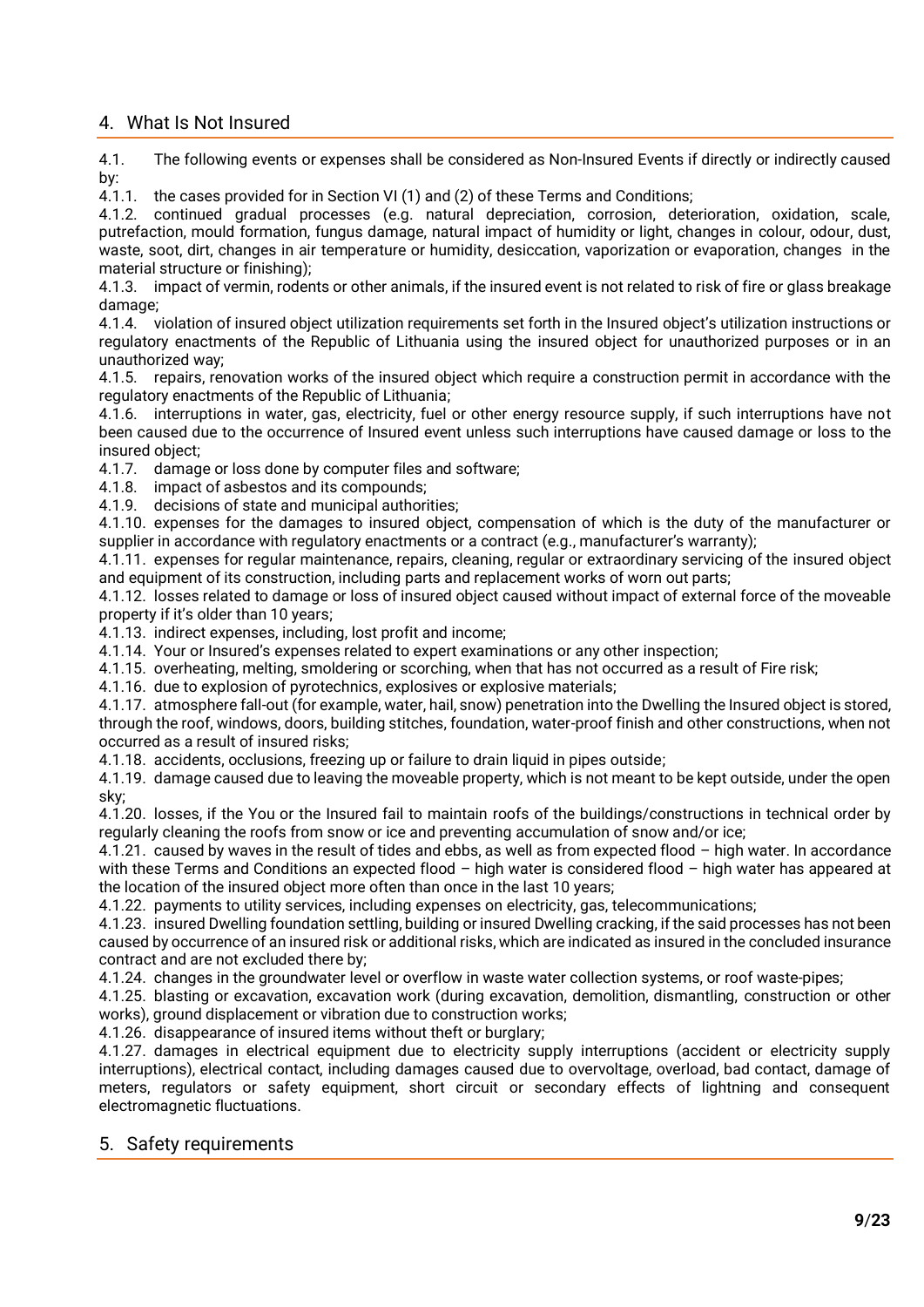5.1. During the entire validity period of the insurance contract You, the Insured, Relatives and any other authorized user (including their family members according to legislation of Republic of Lithuania) of the insured property are obliged to carefully manage and use the insured property in due manner, comply with the safety requirements set forth in regulatory enactments, safety enactments listed below and additional safety requirements set by Us:

## **Fire safety requirements**

5.1.1. there are the following requirements as regards ensuring fire safety:

5.1.1.1. chimneys and flues shall be cleaned at least once a year;

5.1.1.2. only appropriately qualified persons are entitled to work with open fire and perform fire-hazardous work. When performing fire-hazardous work and working with tools causing sparks when using them, it shall be ensured that sparks do not come into contact with inflammable materials and substances. When working with an open fire or performing fire-hazardous work, inflammable substances at the work place shall be covered with fire-proof materials;

5.1.1.3. wiring works and electric equipment repairs may be carried out only by respectively qualified persons;

5.1.1.4. it is forbidden to leave a burning fireplace, convector, candles or other fire-hazardous sources without supervision or under supervision of minors;

5.1.1.5. it is forbidden to leave a burning stove, range, fireplace or furnace, except for central heating boilers, unattended.

### **Compliance with safety requirements**

5.1.2. there are the following requirements as regards safety measures (locks, keys, alarm system):

5.1.2.1. when leaving the Insured Dwelling, windows, doors, manholes and other openings shall be closed or locked so that access to the Dwelling could not be gained without break-in, i.e. without damaging windows, doors, constructions, locks or fencing;

5.1.2.2. if an entrance key (-s) is lost or is illegally acquired by a third party, the lock shall be immediately changed; 5.1.2.3. if there is an alarm system, when leaving the Insured Dwelling, it shall be in working order and activated.

## **Plumbing and pipes safety requirements**

5.1.3. there are the following requirements as regards plumbing and pipes:

5.1.3.1. the water shall be drained from the water supply, heating and pumping system in the Insured Dwelling that is not heated during the heating season or where the air temperature is below  $0^{\circ}$ C;

5.1.3.2. as regards pipes inside or outside the Insured Dwelling, in order to prevent bursting of pipes due to freezing, their technical mode usage standards shall be complied with in accordance with climatic conditions.

5.2. Operate the Insured property in accordance with the requirements of manufacturers, sellers or installers, warranty conditions, the General Fire Safety Rules.

### **Reducing possible insurance indemnity**

5.3. In the event of failure to comply with the above-mentioned safety requirements which results in occurrence of an insured event, the insurance indemnity shall be reduced till 50%. If the safety requirements specified in this Section are not complied with due to malicious intent, the insurance indemnity is not paid out.

# <span id="page-9-0"></span>III. CIVIL LIABILITY INSURANCE

## <span id="page-9-1"></span>1. What Is Insured

1.1. We shall pay the indemnity to the third party to whose property, health or life You and Your Relatives caused damage in territory of Lithuania.

1.2. The following sudden and unexpected events during the validity period of the insurance contract shall be considered insured events:

1.2.1. damage caused due to the management of the Insured Dwelling indicated in the insurance policy and the operation of the movable property contained therein. The insurance cover is valid only for such housing, which is intended for the habitation of You and / or Your Relatives, and not for the performance of commercial or similar activities;

1.2.2. damage caused by the management of the following structures on the land plot owned or rented by You and / or relatives, where Dwelling specified in the insurance policy is: yard paths, wells, stairs, yard lots, outdoor lighting equipment, drainage, irrigation equipment, flagpole or holders, gazebos, car sheds, fences (including gates), greenhouses with concrete foundation, yard swings, outdoor playgrounds, swimming pools, ancillary structures (e.g. garage, sauna, firewood shed, outbuilding). The insurance coverage provided for in this clause shall not cover buildings that are on land plots managed by You and / or Your relatives and Third Parties under the right of partial ownership (e.g. structures in courtyards of multi-apartment buildings);

1.2.3. damage caused by conducted ordinary repair works on Dwelling owned by You and / or Your relatives and indicated in the insurance policy, the estimate of which does not exceed EUR 3 000, which do not require a construction permit and the aim of which is to renovate housing without renovation or major repairs. The applicable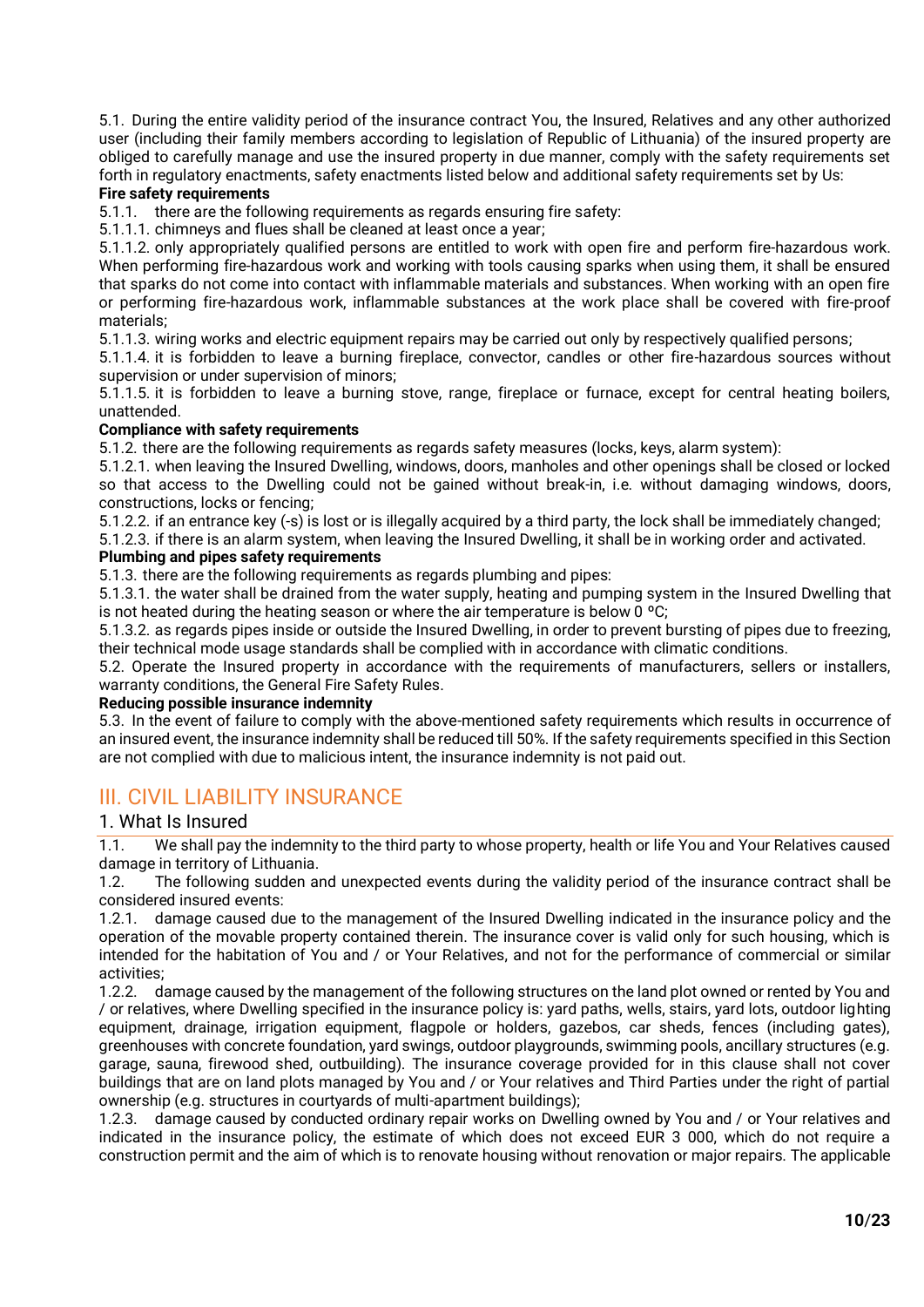insurance indemnity limit under this clause shall be 50% of the sum insured, but not more than EUR 3 000 for the entire validity period of the insurance contract;

1.2.4. damage done by pets which You and/ or Your relatives own (these include dogs, cats, bunnies, hamsters, guinea pigs, chinchillas, parrots, canaries). Insurance coverage shall not cover damage done by keeping animals other than those listed above, also fighting and dangerous dog breeds (i.e. breeds included in the list of fighting and dangerous dog breeds approved by Order of the Director of the State Food and Veterinary Service of the Republic of Lithuania or defined as fighting and / or dangerous dogs in other legislation), wild, agricultural or commercial animals or damage done by them;

1.2.5. damage done by driving and / or use of self - propelled machinery in a situation other than a traffic accident. Self - propelled machinery is mobile machinery which can move on its own and is intended for conducting works of maintenance and handling of the territory of the insured Dwelling indicated in the insurance policy;

1.2.6. damage done to housing rented for a temporary stay, for a vacation lasting no longer than 1 month in the territory specified in the insurance policy, even if the housing was not specified in the insurance policy; also civil liability arising out of the management of such housing. This condition shall only apply to housing that is intended for You and / or Your relatives to live in, and not for conducting commercial or similar activities. Insurance coverage for damage done to temporarily managed real estate itself shall only cover costs of repair and renovation of property that were incurred as a result of damage to or destruction of the property. We shall not indemnify damage to heating appliances, machines, boilers and hot water preparation devices of the temporarily managed housing, also gas and electrical appliances, and movable property inside and / or outside the housing.

1.2.7. damage caused by daily actions of the Insured as a natural person unrelated to the performance of his/ her work functions;

1.2.8. damage done during Insured's engagement in active leisure or amateur sports and / or while driving or using non-motorized and electric land and water vehicles (with the maximum possible speed of up to 25 km / h indicated in manufacturer's specification), i.e. while cycling, scooting, skiing or snowboarding, kayaking, horseback riding, etc., unless it is an extreme sport or high-risk entertainment;

1.3. The event is considered insured and the obligation for Us to pay the insurance benefit arises if all the following conditions are met:

1.3.1. We have been informed of a claim for indemnification of damage, or a claim for indemnification of damage was submitted to Us not later than within 3 (three) years from the date of the event;

1.3.2. You or Your Relatives are liable for damages under applicable legislation;

1.3.3. the event is not considered non-insured under these Terms and Conditions.

1.3.4. In case of an insured event, We shall indemnify the following type of losses up to the sum insured indicated in the insurance contract and sum insured of indemnities set for individual events (if any):

1.3.4.1. direct losses in relation to the damage to property or bodily injuries or death of the Third Parties;

- 1.3.4.2. loss of income which a Third Party would have received had there been no destruction, damage of property or health impairment (including death);
- 1.3.4.3. non-pecuniary damage set by court. The insurance benefit limit for non-pecuniary damage is 50% of the liability insurance limit set in the insurance policy, but not exceeding 5000 EUR for the entire validity period of the insurance contract.

## <span id="page-10-0"></span>2. What Is Not Insured

2.1.The following events shall be considered Non-Insured Events:

2.1.1. directly or indirectly caused by the cases provided for in Section VI (1) and (2) of these Terms and Conditions;

2.1.2. damages which You, the Insured or other persons with whom You and / or the Insured have share household, Relatives;

2.1.3. damage caused to a legal entity that is directly or indirectly controlled by You, the Insured or other persons with whom You and / or the Insured have share household, or their Relatives;

2.1.4. damage to property that has been temporarily entrusted to You and / or Your Relatives except for the cases provided for in clause 1.2.6;

2.1.5. damage done during Insured's preparation for and / or participation in professional sports trainings and competitions, engaging in extreme sports or high-risk entertainment;

2.1.6. damage done when engaging in various types of martial and self-defence arts, other martial and contact sports, including boxing, wrestling, karate, judo, etc.;

2.1.7. damage directly or indirectly caused by any land or water vehicles, including the operation, use or disposal of non-motorized vehicles, regardless of the place of occurrence, except for article 1.2.5 and 1.2.8. of this Section III in these Terms and Conditions;

2.1.8. damages done by a default on or improper discharge of obligations assumed under a contract or arising out of a contract in any way (e.g. debt transfer, suretyship, guarantee, in other cases), including liability and penalties for a default on or improper discharge of the contract: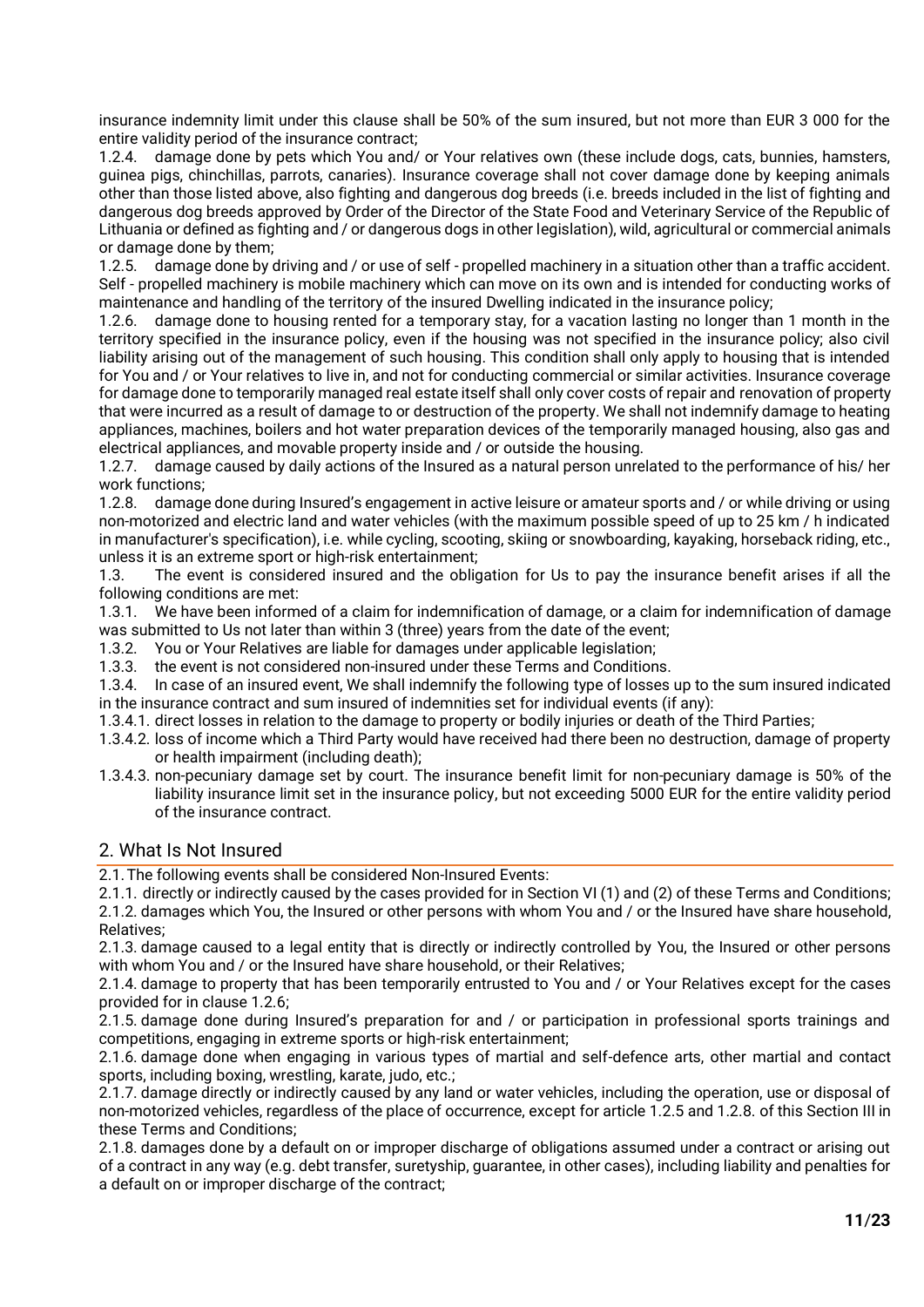2.1.9. any fines or other sanctions provided for in contracts or legislation;

2.1.10. damage which You and/ or Your family members are guilty of as owners or managers of Dwelling, if this Dwelling not been specified in the insurance policy;

2.1.11. damage caused by Your pet and/ or a pet of Your family members running out to the road, also damage caused by a loose dog and / or a dog which did not were a muzzle;

2.1.12. damage or impairment of property due to a failure to maintain, depreciation or loss of marketability of a temporarily managed housing;

2.1.13. damage due to infectious, contagious diseases; mental reactions (affective state), mental trauma, mental illness or other mental disorder or disorder of consciousness, seizures of epilepsy or apoplexy, chronic neuro-logical disorders with manifestation of impaired coordination or muscle weakness;

2.1.14. damage due to air, water, land pollution or other harmful effects that caused a change in the natural state of air, water or ground;

2.1.15. damage caused by or in any way affected by the following substances (in any form, composition): asbestos, lead, polychlorinated biphenyls (PCBs), chlorohydrocarbons, urea formaldehyde, urea-formaldehyde foam (Urea Formaldehyde Foam (UFF), diethylbestrol (DES), tobacco and tobacco products, halons, chlorofluorocarbons (CFC's) or chlorinated hydrocarbons (CHC's) or genetically modified component (GMO), any protein or any product containing such a component or protein, use of chemical and biological agents for non-target purposes; 2.1.16. any damage done by hunting or shooting;

2.1.17. damage, loss, or destruction of any data carriers or information contained therein, cash, jewellery, precious stones, precious metals, art, antiques;

2.1.18. damage caused while serving a remand prison or imprisonment sentence.

# <span id="page-11-0"></span>IV. HOME ASSISTANCE

## 1. What Is Insured

1.1 We shall indemnify expenses and provide services which were encountered by You, the Insured or their Relatives, seeking to prevent from further damage or loss following the occurrence of the insured risk, if indicated in the insurance policy.

1.2 We or Our authorized partner shall provide with the following services:

### 1.2.1 **Phone consultations**

1.2.1.1 providing information regarding state, municipal emergency response teams;

1.2.1.2 consultation regarding how to act to limit the damages resulting from the accident and reduce further losses. 1.2.2 **Key service** 

1.2.2.1 repair or replacement service of the door or gate lock of the Insured Dwelling or its territory fence, if the lock has been damaged as a result of burglary, attempted burglary or vandalism and the Dwelling or its territory cannot be locked due to the damage;

1.2.2.2 opening the locked door or gate lock of the Dwelling or its territory fence in cases when the lock cannot be opened due to lost, stolen or damaged keys and if there are no other functioning entrances to the Property or the territory.

### 1.2.3 **Plumber services**

Stopping a leakage of liquid or steam as a result of a case of emergency in utility mains of the Insurance Object (sudden and unexpected rupture, fissure or clogging of utility mains, resulting in leakage of liquid or steam from them) and installing temporary solutions to restore the functionality of the Insurance Object's damaged utility mains.

### 1.2.4 **Carpenter services**

Preventing damages to the Property or its territory fence or installation of a temporary solution, to reduce further losses, when the Insurance Object has been damaged, for instance, a window glass is smashed, wind damaged roof cover, the fence or building's roof damaged as a result of a fallen tree, etc.

### 1.2.5 **Security services**

Physical security services, in case Property cannot be closed after an accident, to prevent third party access and if the Insured or the Authorized User cannot ensure supervision of the Property due to objective reasons.

### 1.2.6 **Rescue and cleaning works services**

Collection of spilled water or sewerage after leakage of the liquid resulting from rupture or clogging of the pipes, their fittings or equipment in the Insurance Object's utility mains.

#### 1.2.7 **Electrician services**

Preventing damages to the Property, to reduce further losses, when the Insurance Object has damage to electrical installations (open spark in the electrical socket, broken electrical fuse).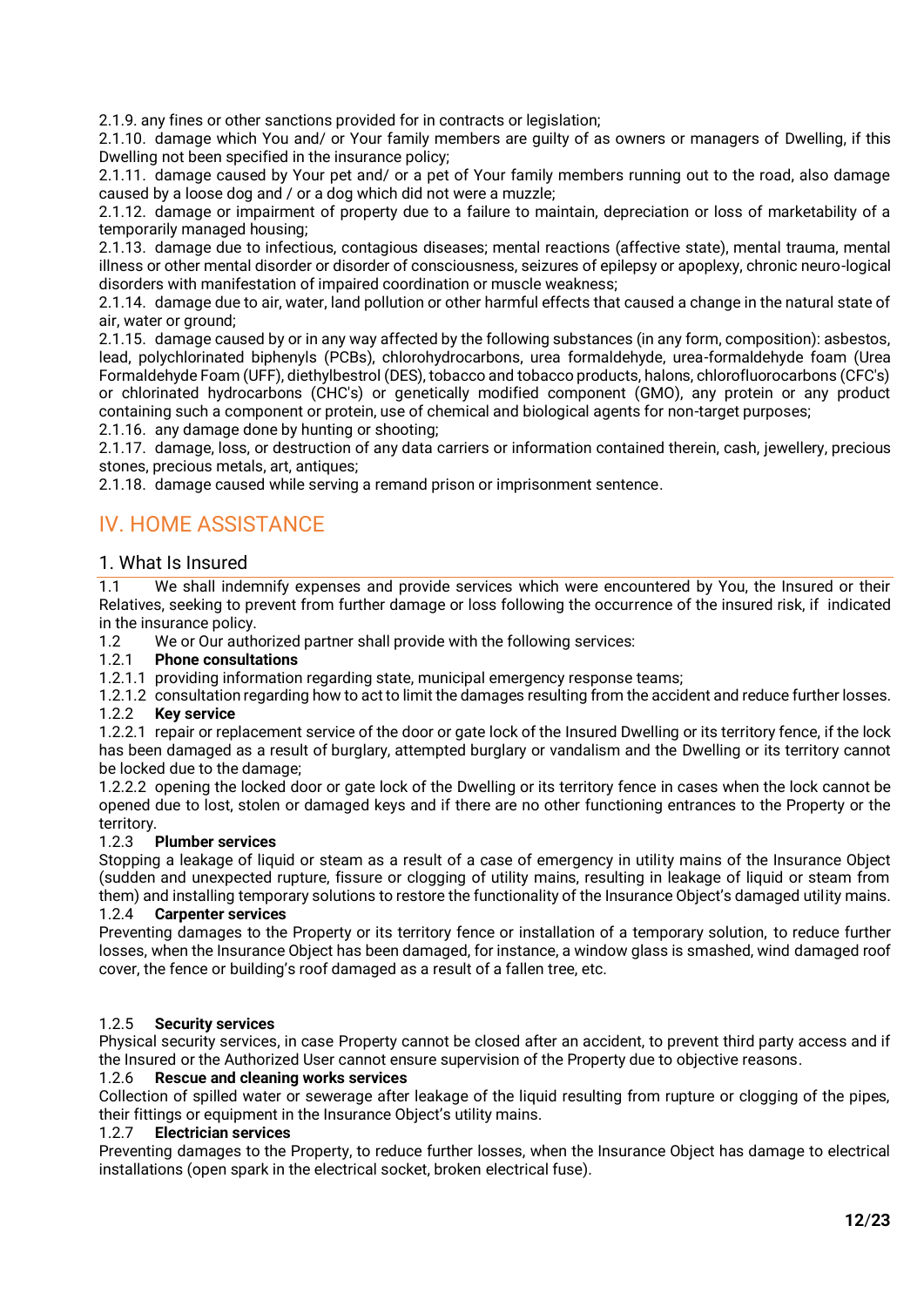## 1.2.8 **Fire and Security alarm failure repair service**

Repair service of Fire and Security alarm failure of the Insured Dwelling, to reduce further losses.

## 1.2.9 **Removal of fallen trees**

Expenses for wood cutting, removal from insurance place, cleaning (removal of wood debris) after fallen trees.

## 2. What Is Not Insured

2.1.The following events shall be considered Non-Insured Events:

2.2. Section II (4) Section VI (1) and (2):

2.2.1. to joint ownership property unless there is also a damage to the Insured Property;

2.2.2. if Our authorized partner cannot verify the identity of service recipient and the rights of the individual to receive the service;

2.2.3. if You, the Insured, the Relatives or any other authorized User of the insured object hamper the provision of the Home Assistance service;

2.2.4. if already received service has been provided not by Us nor Our authorized partner;

2.2.5. if water or sewerage leakage have occurred due to repairs of the equipment (boiler, household appliances, etc.).

## 3. Duties of the Insured and / or Relatives

## 3.1.**You, the Insured and / or Relatives shall be obliged:**

3.1.1. upon obtaining of an insurance policy, specify contact phone number, so that it could be used by Us and Our authorized partner to contact the Policyholder or the Insured;

3.1.2. in case of an insured event:

3.1.2.1. undertake all immediate measures in order, to prevent further damages

3.1.2.2. present an identity document upon request of the service provider

3.1.2.3. after receiving of the services, sign the document of the received services prepared by the service provider

3.1.2.4. as soon as possible make appropriate repair if the service provider has installed a temporary solution

3.1.3. perform all other obligations specified in these Private property insurance terms and conditions.

## 4. Paying Insurance Indemnities

4.1. We shall pay the insurance indemnity of the provided services directly to Our authorized partner.<br>4.2. Sum insured for Home Assistance service within the framework of the 24h is specified in Insurance

Sum insured for Home Assistance service within the framework of the 24h is specified in Insurance contract. For materials sum insured is limited by 50 EUR. During the validity period of the insurance contract, we shall indemnify losses for not more than three insured events.

4.3. Deductible for this Home Assistance service is 0 EUR per case.

4.4. We will compensate to You for the fee paid from You own funds for Home Assistance services, which were provided by another provider than Our service provider - partner, only in the case, if Our service provider - partner will have informed, incl. by phone, that he is unable to provide the necessary service. Documents confirming the provision of a service shall be submitted to Us no later than within 2 weeks since the service provision day.

# V. PROCEDURE OF PAYMENT OF INSURANCE INDEMNITIES

## <span id="page-12-0"></span>1. Upon Occurrence of an Insured Event

Upon occurrence of an Insured Event, You and/ or the Insured shall be obliged to:

1.1. take all reasonable and available measures in an effort to reduce possible damage;

- 1.2. Immediately not later than within 24 (twenty-four) hours, report the event to competent authorities (police, fire, emergency services, medical assistance, etc.);
- 1.3. in case of Property Insurance. You and/or Insured shall notify Us in writing immediately, not later than within 7 (seven) days in case of a loss, destruction or damage of insured property.
- 1.4. In case of Home Assistance notify Us immediately.
- 1.5. in case of Civil liability insurance You and/or Insured shall:
- 1.5.1. immediately, not later than within 30 (thirty) calendar days, notify Us in writing about the event that may be recognized as an Insured Event;

1.5.2. having received any claims of third parties, notify Us in writing within 3 business days, regardless of the fact that the event has already been reported;

1.6. provide Us with all the required documents and information necessary to establish the fact and circumstances of the insured event and to calculate the insurance indemnity amount;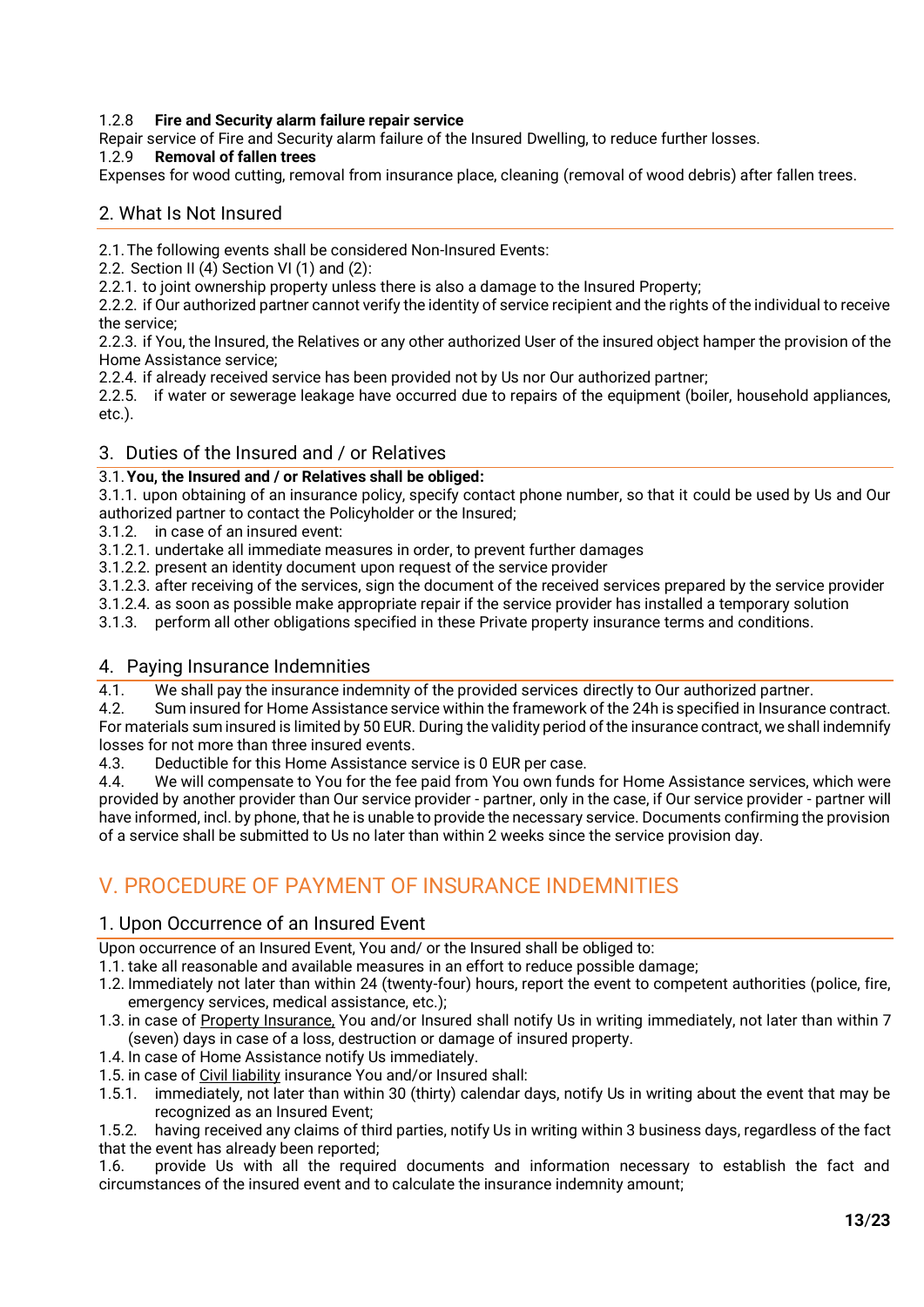1.6. if Third Parties applies to court for damage done, immediately notify Us in writing thereof, even if that insured event has already been reported;

1.7. if Third Parties file a lawsuit in court for indemnification damages, follow all of Our instructions in the court proceedings, and provide all requests, explanations and available evidence which We believe to be necessary;

1.8. at Our request, authorize Us to make statements on behalf of the Insured regarding the satisfaction or rejection of claims of Third Parties, including representation in court;

1.9. not to admit Your guilt in whole or in part and do not satisfy any Third Parties claims for indemnification of damages without Our consent;

1.10. in all cases, do not act against Our interests;

1.11. You have to provide us with all the information and documents specified in these Terms Conditions in writing in at least one of the following ways: by registered mail or by completing the report available online at [www.balcia.lt.](http://www.balcia.lt/) If You are unable report an event in writing, notify us by calling **19001** or **+370 5 2119 119,** if calling from abroad.

## <span id="page-13-0"></span>2. Determining Damage

2.1. Having received initial information, We shall start an investigation of an event which may be recognized as an Insured Event during which respective justice, law enforcement, circumstances and consequences of the event, shall be contacted. When recording circumstances of an event, We shall be entitled to take photos and make video (audio) recordings. We may hire various experts, specialists or researchers for the investigation of the Insured Event.

2.2. Our conclusions shall be binding unless they have been proven not to reflect the actual situation.

## 2.3. **For Property Insurance:**

2.3.1. Before paying the insurance indemnity We will determine the value of Insured object which is done determining the lowest acquisition costs of the same type and similar quality object and/or the lowest costs required to restore the Insured object in the quality and to the extent it was just before the occurrence of an insured event.

2.3.2. **The amount of the insurance indemnity for Dwelling insurance** is determined by defining the amount of losses to be compensated less the deductible specified in the insurance contract and taking into account the following:

2.3.2.1. the amount required to restore the insurance object to the condition it was in before the occurrence of the insured event, including demolition, construction waste collection and storage expenses. Loss assessment is carried out in accordance with the actual renovation work estimate, costs and prices no later than 6 (six) months after the occurrence of the insurable event. Overtime hours, working hours on holidays and other similar expenses are not taken into consideration.

2.3.2.2. the amount of actual losses to be compensated for Insured Dwelling of depreciation of more than 40% (forty percent) is set in the amount of insured object renovation expenses calculated in accordance with the procedure set forth in Article 2.3.2.1 of these Terms and Conditions less the depreciation amount;

2.3.2.3. if it is not possible to determine the value of the insured object, actually compensated losses are calculated by determining the proportion of the lost elements of the Insured Dwelling and multiplying it by the sum insured.

2.3.2.4. In case of Total loss of Insured object, when it is impossible to restore the Insured object or it is clear that the insured object will not be rebuilt, We may set the limit of insurance indemnity, based on the market value of an equal object as it was directly prior to insurable event.

2.3.3. If the insured Dwelling is the joint ownership of several persons and is divided into actual shares, i.e. each of the persons owns certain share of property rights, the losses as regards damages or losses of the property of joint ownership are reimbursed in proportion to the joint ownership share owned by the Insured.

## **Determining insurance indemnity in case of damage or loss of movable property**

2.3.4. When paying out the insurance indemnity the value of the movable property is determined in accordance with the renovation cost that is equal to the lowest acquisition costs of the same type and similar quality movable property (including transportation, design and installation/assembly costs) or the lowest costs required to restore the insured movable property in the quality and to the extent it was just before the occurrence of the Insured event, unless it is stipulated otherwise in the insurance contract.

2.3.5. The amount of the insurance indemnity for movable property insurance in determined in accordance with the following procedure:

2.3.5.1. In case of Damages of the insured object, We shall indemnify the actual amount of losses determined the amount required to restore the object to the condition it was just before the Insured event.

2.3.5.2. In case of Total loss, We are entitled to:

2.3.5.3. Replace the lost Insured object with an equivalent object;

2.3.5.4. Pay out the indemnity not exceeding the value of the object;

2.3.5.5. Pay out the indemnity as a difference between the value of the object before and after the Insured event and, not collect the remains of the insured object.

2.3.6. For insured object that is not older than 2 years (in case of Electrical appliance 1 year) renovation costs will be calculated without depreciation. Insured object that is older than 2 years (in case of Electrical appliance 1 year) renovation costs will be calculated by reducing amount of depreciation.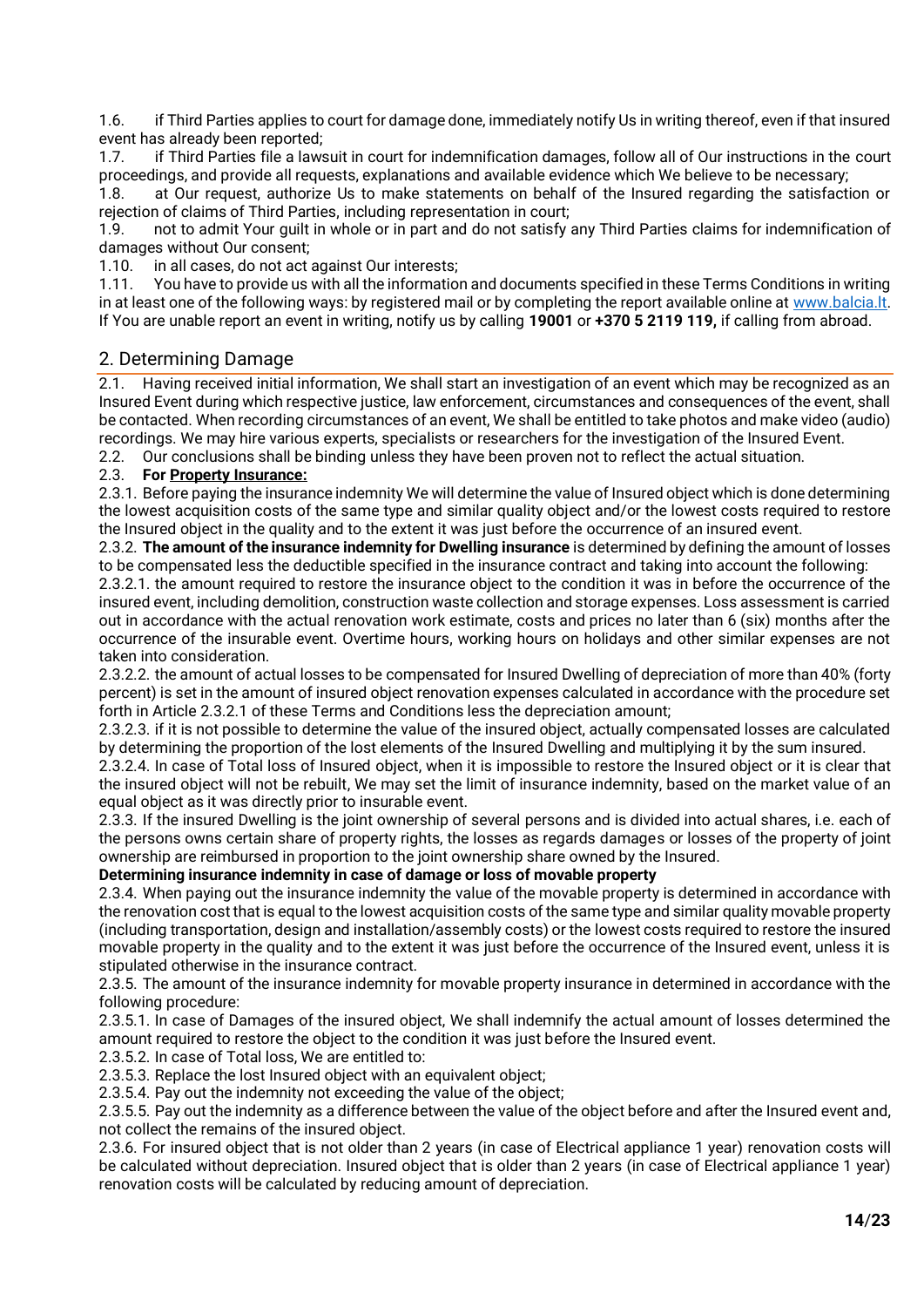2.3.7. Amount of depreciation, set for the movable property, which is not insured in accordance with the replacement value principle, is determined in the amount, provided below for 1 (one) year:

| <b>Groups of movable property</b>                                                                                           | %  |
|-----------------------------------------------------------------------------------------------------------------------------|----|
| Furniture and interior decoration (including built-in furniture, carpets, curtains, work<br>instruments, work tables)       |    |
| Sports and recreational equipment (including bicycles, exercise equipment, skis, musical<br>instruments, fishing equipment) | 10 |
| <b>Electrical appliances</b>                                                                                                | 15 |
| Shoes and clothes (including furs, glasses, watches);                                                                       | 20 |
| Computers and their components (including printers, scanners, computer audio<br>equipment, external memory blocks, modems)  | 20 |
| Other moveable belongings, not included in the listed groups                                                                | 10 |

Upon determining insurance indemnity for the movable property depreciation of more than 70% (seventy) is not applied, if the moveable property is in operating order and is being used daily.

2.3.8. The amount of actual losses determined by Us for the damage or loss of the Insured object or a part thereof that was built from materials which at the moment of calculating the loss are not available on the market or use of which pursuant to the effective regulatory enactments is forbidden (e.g., slate with admixture of asbestos) is equal to the minimum amount required to restore the damages or lost insurance object or a part thereof using materials equivalent to the damages or lost material in terms of construction characteristics and shape.

2.3.9. If We make a decision to reimburse the Insured for the losses caused due to the insured event by covering the movable property repair costs and the Insured refuses to receive repair services at the service centre offered by Us or to replace the lost or damaged movable property with the equivalent, We shall be entitled to pay out the insurance indemnity in the amount of movable property repair or replacement costs it would have cost Us to buy it.

2.3.10. At Our own discretion We will pay the indemnity:

2.3.10.1. By paying the calculated loss amount in Beneficiary's bank account;

2.3.10.2. By paying for repair services of the damaged Insured object;<br>2.3.10.3. Replacing the insurance object with another object in kind.

Replacing the insurance object with another object in kind.

2.3.11. We are entitled to choose the provider of repairs of the Insured object. Upon written consent from Us, You can choose a different provider. If You do the repairs at the provider of repairs of Your choice, and the calculated costs of repairs exceed the costs offered by the provider of repairs of Our choice, then We are entitled to determine the indemnity based on the cheapest offer of the provider of repairs.

2.3.12. When determining the insurance indemnity, the construction organisation related costs are included in the insurance indemnity, including taxes, which are applied to the renovation works on the insurance object, only in cases, if We receive evidence of that the Insured had incurred such expenses;

2.3.13. If the damage to one or several insured objects is caused by continuous Forces of Nature disasters, lasting withing 72 (seventy two) hours without interruptions, then We shall apply one the highest deductible in regards of incurred insured risk, which is provided in the insurance contract.

2.3.14. If the damage to more than one insured object is caused by one insured event, We shall apply one the highest deductible, which is provided in the insurance contract.

2.3.15. The deductible shall not be applied in those cases, when the damage is caused under the motor third party liability insurance, when the liable person is identified, his/her liability is proven, and We have a clear right to recourse the paid amounts from the insurance company, which insured the mentioned person's civil liability.

2.3.16. For Smart Devices - mobile phones, laptops and tablets, smart bracelets and other devices of a similar nature, in case of All risk coverage when damage was made by You, Insured or Relatives shall be applied 150 EUR deductible if the higher deductible is not indicated in the insurance policy.

## <span id="page-14-0"></span>3. Paying Insurance Indemnities

3.1. We shall pay an Insurance Indemnity or the first instalment thereof not later than within 30 days from the date of receipt of all documents relevant for determining the reasons, circumstances and consequences of the Insured Event, and calculating the Insurance Indemnity amount.

3.2. In case of an Insured Event, if determination and approval of the Insurance Indemnity amount takes longer than 3 (three) months, We shall pay the sum equal to the Insurance Indemnity amount undisputed by the parties at Your request.

3.3. Having determined in case of an insured event that the respective property interests of the Insured have been covered under more than one insurance contract (e.g. in more than one insurance company), an insurance indemnity payable under the insurance contract shall be reduced in proportion to the ratio of sums insured under such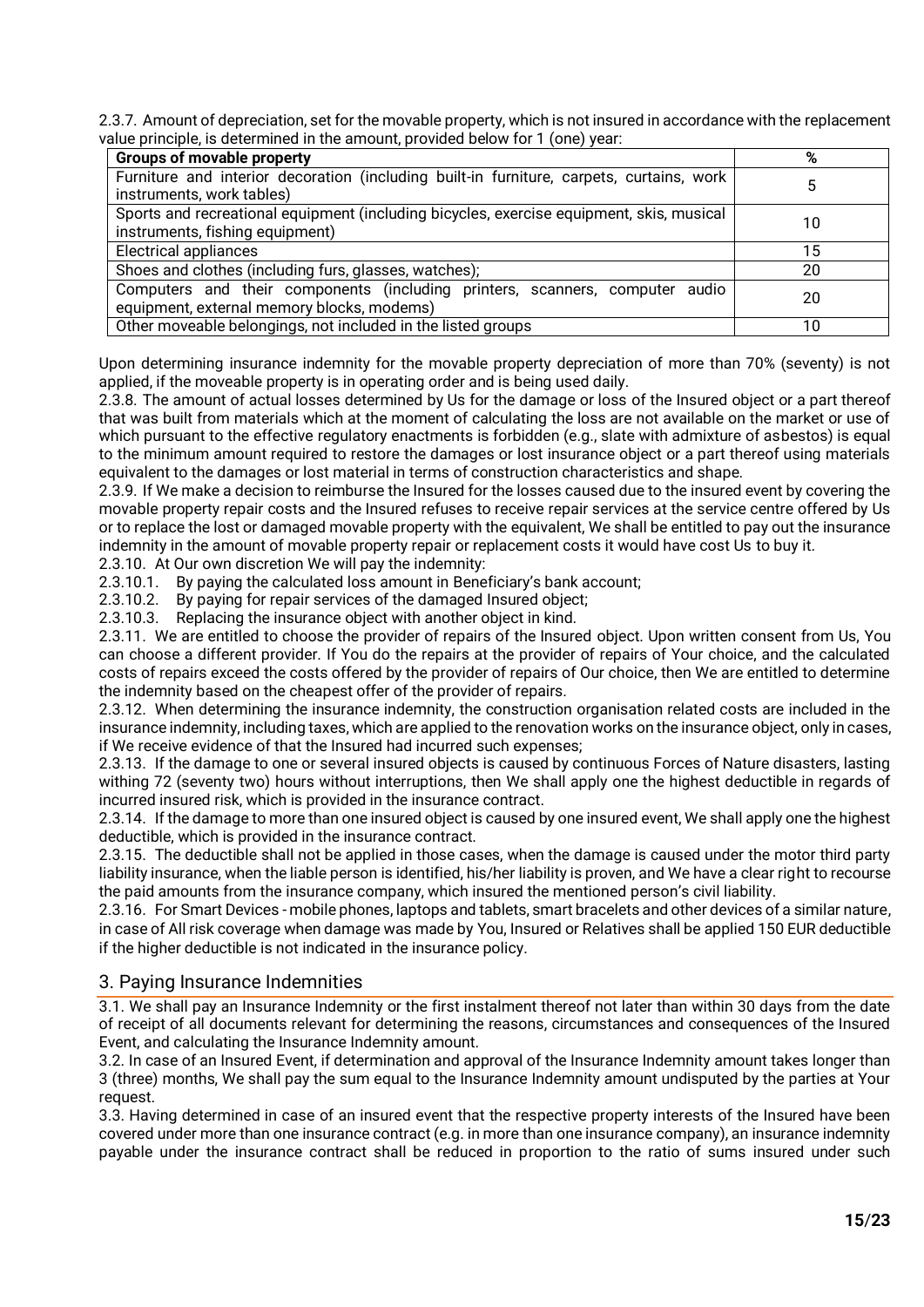insurance contracts. The amount of insurance indemnities under all insurance contracts may not exceed the loss incurred by the Insured and the insurance value.

3.4. In all cases, when paying an Insurance Indemnity, We shall not exceed the Sum Insured provided for in the Insurance Contract.

# <span id="page-15-0"></span>VI. PROCEDURE OF NON-PAYMENT OR REDUCTION OF INSURANCE INDEMNITIES

## <span id="page-15-1"></span>1. General Non-Insured Events

1.1. Regardless of the chosen scope of insurance coverage or the Insurance Risk, we shall not indemnify losses incurred due to the following events:

1.1.1. occurring due to or resulting from war, invasion, hostile acts by a foreign state, military operations or operations equivalent to them such as civil war (whether the war has or has not been declared), riot, strike, rebellion, insurrection, revolution, declared state of emergency, marauding, vandalism, sabotage, strike, lockout, public order disturbances to the extent considered as a revolt or riot, property confiscation, nationalization, if it is caused or sanctioned by national authorities whether lawfully or not; other political risks and all other losses or costs incurred directly or indirectly due to prevention of such actions, shall not be indemnified either;

1.1.2. occurring due to or resulting from a direct or indirect impact of nuclear explosion, nuclear energy or radioactive substances, direct or indirect radioactive pollution and any radiation (electromagnetic, heat, light etc.) and use of chemical, biological substances for other than their intended purpose;

1.1.3. occurring due to or resulting from terrorist acts which shall be perceived as different actions when any person or a group of persons acting in solitude or for the benefit of any organization or government uses power or threatens to use it for political, economic, religious, ideological or similar purposes with a view to affecting the government or intimidating the society or a part thereof; and all other losses or costs directly or indirectly incurred due to prevention of such actions shall not be indemnified either;

1.1.4. occurring due to intentional or illegal actions of You, Relatives, the Insured or the Beneficiary;

1.1.5. which occurred outside of the period of validity of the Insurance Contract and/or outside the Insurance Coverage Territory, or during the period of suspension of insurance coverage or when insurance coverage was not applicable;

1.1.6. where the Insured consumed alcohol or other toxic substances during or after the event which can be recognized as an insured event, or the moment of occurrence of damage till examination by a physician, or avoided an alcohol or intoxication test, if it caused or increased the insured event;

1.1.7. when damage has arisen as a result of an order or decision of public authorities (confiscation, seizure, destruction, expropriation, detention etc.);

1.1.8. during any kind of commercial activity (except rent of premises for private needs);

1.1.9. which occurred due to force majeure circumstances provided for in legal acts of the Republic of Lithuania;

1.1.10. Contamination due to a Communicable Disease does not constitute physical damage and is therefore not covered under this insurance agreement.

## <span id="page-15-2"></span>2. Reduction or Non-Payment of an Insurance Indemnity

### **2.1. In case of an Insured Event, We shall be entitled to reduce the Insurance Indemnity amount by:**

2.1.1. 50%, if You, The Insured or the Beneficiary have failed to report the Insured Event to competent authorities and institutions in a timely manner and in the result the loss amount increased;

2.1.2. 50%, if You, the Insured or the Beneficiary have deliberately failed to comply with all or a part of obligations or Our legally justified requirements.

2.1.3. If You, the Insured or the Beneficiary have received full or partial indemnification of losses from another person, the Indemnity amount shall be reduced by the amount received from the other person.

### **2.2. In case of an Insured Event, We shall be entitled to refuse to pay the Insurance Indemnity if:**

2.2.1. You, the Insured or the Beneficiary have failed to report to Us the suffered Insured Event in a timely manner, and therefore We are unable to determine the exact amount of losses incurred;

2.2.2. the incurred losses were a consequence of a non-insured event;

2.2.3. You, the Insured or the Beneficiary or Your representatives intentionally provided Us with false information or documents having a substantial impact on the assessment of the Insurance Risk and/or possible losses, or unlawfully increased the amount of the loss. In case of such suspicions, We shall be entitled to refer to the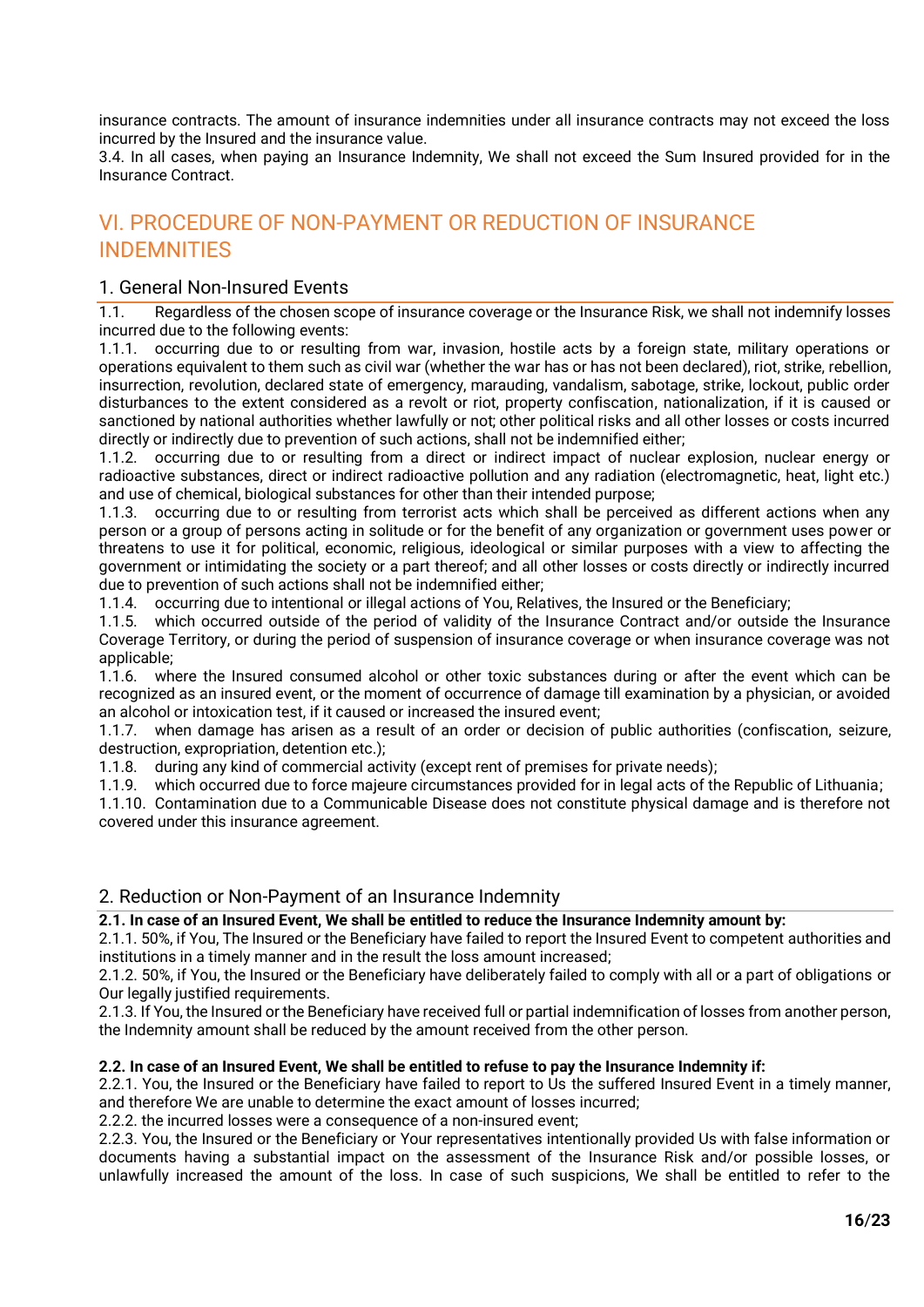responsible pre-trial investigation institutions with a view to establishing features and the fact of a possible criminal act;

2.2.4. the payment of an Insurance Indemnity would violate trade, economic or other sanctions or embargoes imposed by the Republic of Lithuania, the EU or international organizations, as well as other national or international legal acts regulating Our activities;

2.2.5. You, the Insured or the Beneficiary have defaulted on duties indicated in the Insurance Terms and Conditions intentionally;

2.2.6. the Insurance Contract or relevant legal acts lay down other conditions for refusing to pay an Insurance Indemnity;

2.3. If having paid out an Insurance Indemnity or a part thereof it turns out that the Indemnity should not have paid or it should have been paid in a lower amount, the Insurance Indemnity or the overpaid amount shall be refunded to Us at Our written request, within 30 (thirty) calendar days from Our request, except for the cases provided for by laws.

# <span id="page-16-0"></span>VII. GENERAL PROVISIONS

## <span id="page-16-1"></span>1. Insurance Contract

### **1.1. Concluding an Insurance Contract**

1.1.1. The Insurance Contract is a complex agreement consisting of the aforementioned Insurance Policy, Your application (We may ask You to submit it in writing), these Terms and Conditions and other annexes and conditions, which We will agree on. If the individual insurance conditions laid down in the Insurance Policy and the conditions established in these Terms and Conditions differ, Policy shall prevail.

1.1.2. An Insurance Contract shall be concluded at the free will of Your and Our, so both You and We shall have the right to refuse to conclude an Insurance Contract without specifying any reasons therefor.

1.1.3. An insurance contract shall be concluded at Your verbal or written request, in which You will provide Us with the information necessary to assess the insurance risk.

1.1.4. You shall be responsible for the accuracy of the data provided in the request, as well as for the accuracy of the data indicated in the insurance policy and annexes thereto.

1.1.5. Having made a decision to conclude an Insurance Contract, both You and We shall be mutually honest – in order to properly identify Your needs and assess Your Insurance risk, We must receive from You all correct information known to You and/or requested by Us, which is important both for concluding and executing the Insurance contract. Should You improperly discharge this obligation, We shall have the right to declare the concluded Insurance Contract invalid.

1.1.6. An Insurance Contract may be concluded in one of the following ways:

1.1.6.1. by signing the Insurance Contract (by a hand-written or electronic signature);

1.1.6.2. by Us signing an Insurance Contract and You executing the payment of the Insurance premium or its first instalment (if We agree on setting out the Premium in instalments).

### **1.2.Validity of the Insurance Contract**

1.2.1. The period of validity of the Insurance Contract shall be specified in the Insurance Policy.

1.2.2. If entry into force of insurance coverage is associated with payment of insurance premium or its first instalment, insurance coverage shall take effect when the insurance premium or first instalment is credited to Our bank account.

1.2.3. Insurance coverage shall only be valid for events that happen in the insurance territory specified in these Terms and Conditions.

1.2.4. Insurance contract may be supplemented or amended by a mutual written agreement of You and Us.

### **1.3.Expiry of the Insurance Contract**

1.3.1. The Insurance Contract shall terminate:

1.3.1.1. upon the expiry of the Insurance Contract.

1.3.1.2. after We have paid out all the insurance indemnities provided for in the Insurance Contract, even if the Insurance Contract has not yet expired;

1.3.1.3. in case of Your liquidation as a legal entity, in the absence of successors to Your rights and duties. In such a case, the Insurance Contract shall be deemed to have expired from the first day of the period for which insurance premiums have not been paid;

1.3.1.4. on Your own initiative, by giving a written notice to Us. The Insurance Contract shall be deemed terminated on the date indicated in the notice. In this case (when calculating the amount to be refunded, We shall treat each started day as a full day):

1.3.1.4.1.if the Insurance Indemnity has not been paid out or no claims have been filed during the period of validity of the Insurance Contract, We shall refund the unused part of the insurance premium within 20 (twenty) calendar days from the date of receipt of Your notice;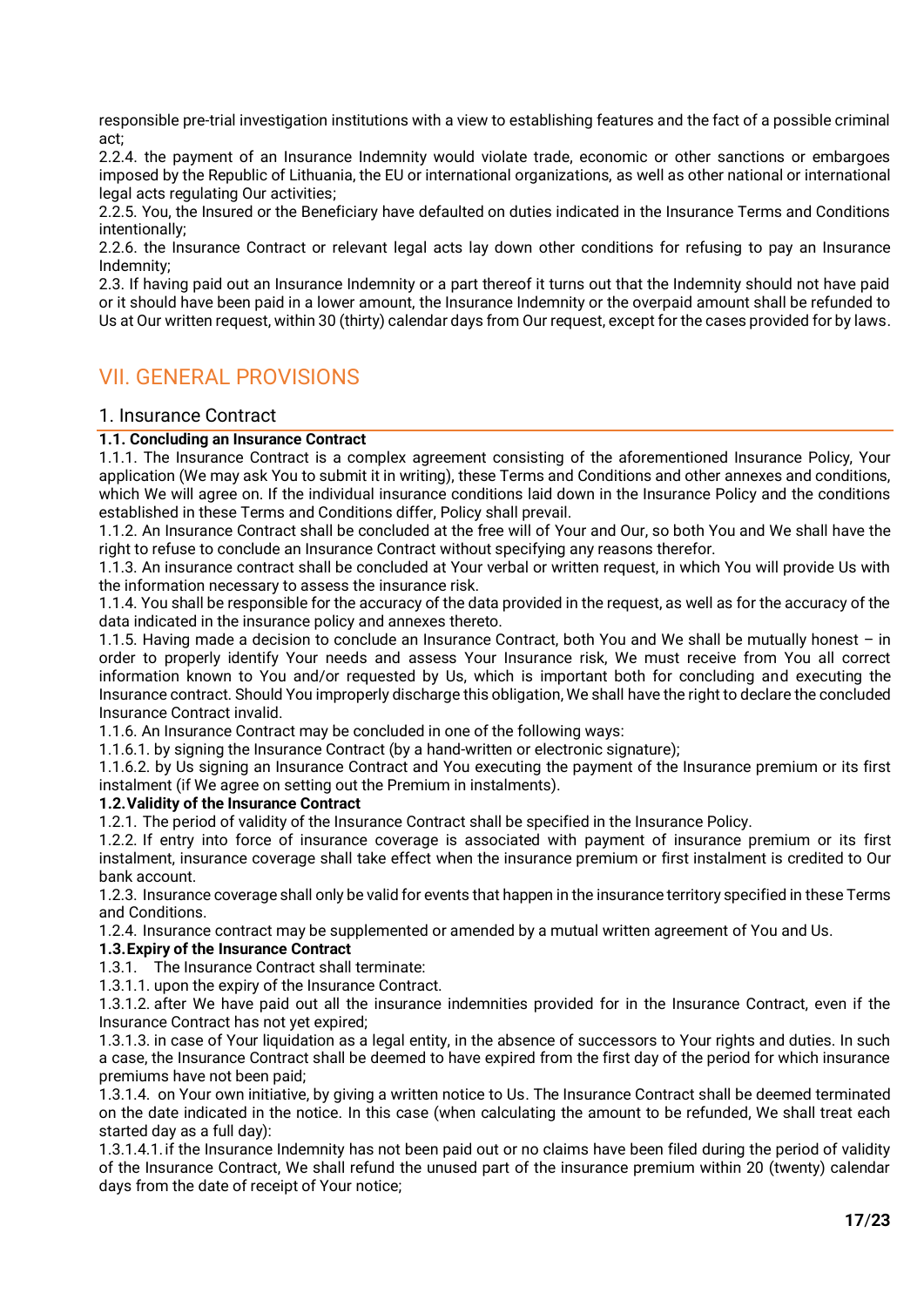1.3.1.4.2.If the Insurance Indemnity has been paid and / or reserved, or claims have been filed during the validity period of the Insurance Contract, We shall refund to You the part of the insurance premium equal to the difference between the unused part of the insurance premium and the paid indemnity within 20 (twenty) calendar days from the date of receipt of Your notice.

1.3.1.5. on Our initiative, in accordance with the procedure established by legislation, if You commit a material violation of the contract (for example, have been late to pay the insurance premium, intentionally refused to disclose information relevant to the risk assessment, etc.).

1.3.1.6. If all insurance indemnities are paid out by the Property insurance, even though there are still sums insured under additional risks.

1.3.1.7. on other grounds established by laws.

1.3.2. Regardless of the grounds of termination of the Insurance Contract, You shall have the duty to pay the insurance premium for the insurance coverage period till the termination/ expiry of the Insurance Contract.

## 2. Change in the Insurance Risk

2.1. You shall immediately, but not later than within 3 (three) business days, notify us in writing about the increase in risk, e.g. a change in the circumstances and exceptions discussed in the insurance policy.

2.2. Upon an increase in the insurance risk, We shall have the right to amend the terms and conditions of the insurance contract and request to pay an additional insurance premium. If You do not agree with the amended terms and conditions, or fail to express Your opinion within the set time limit from the day of sending a notice on new conditions of the insurance contract, We shall acquire the right to terminate the insurance contract upon the expiry of the time limit specified in this clause without any separate notice.

2.3. A failure to notify Us of an increase in the insurance risk shall be a material breach of the terms and Conditions of the insurance contract and shall form a reason for Us to terminate the insurance contract, also to re-fuse to pay an insurance indemnity upon an occurrence of an event.

2.4. The following circumstances are considered to be an increase in insurance risk:

2.4.1. using insured property for commercial activities;

2.4.2. carrying out welding, soldering, brazing, cutting, grinding, drilling and burning or melting metals or other substances such as glass during which the temperature more than 100 °C;

2.4.3. storage of explosive, flammable substances about which We were not informed at the contract conclusion time;

2.4.4. permanently inhabited building becomes non-permanently inhabited;

2.4.5. Insured property transferred to third parties on a loan, rental, lease or other basis

2.4.6. extensive renovation works that can not be defined as ordinary repair works in insured Dwelling;

2.4.7. purpose of using the property has changed with a view that the level of risk has increased;

2.4.8. Other circumstances specified in policy which could increase the level of insurance risk.

2.5. If the Insurance risk decreases, You shall have right to request to amend the terms and Conditions of the Insurance Contract and to reduce the insurance premium.

2.6. If We, having been aware of the increased risk, had not concluded the Insurance Contract, We shall acquire the right to demand termination of the Insurance contract.

## <span id="page-17-0"></span>3. Your Rights and Duties

## 3.1.**You have the rights to:**

- 3.1.1. get an insurance offer that best suits Your interests and needs;
- 3.1.2. get familiar with the Terms and Conditions and the insurance product information document, and to receive a copy thereof before concluding an Insurance Contract;
- 3.1.3. conclude an Insurance Contract in one of the ways offered in these Terms and Conditions convenient to You;

3.1.4. offer or amend, supplement and/or terminate the Insurance Contract in accordance with the procedure established by legislation and/or the Terms and Conditions;

3.1.5. request to pay an insurance indemnity in case of an insured even, if a written consent of the Beneficiary specified in the Insurance Contract has been obtained;

3.1.6. receive information on the progress of an investigation of an Insured Event without violating the applicable legal acts;

3.1.7. disagree with the assignment of Our rights and obligations arising out of the Insurance Contract to another (other) insurance company (-ies). In such a case, You shall have the right to terminate the Insurance Contract within 1 month from becoming aware of such an assignment of rights and obligations. In such a case, You shall be refunded by insurance premiums paid by You for the remaining term of the Insurance Contract.

### 3.2.**You shall be obliged to:**

3.2.1. submit to Us Your written application for conclusion of the Insurance Contract;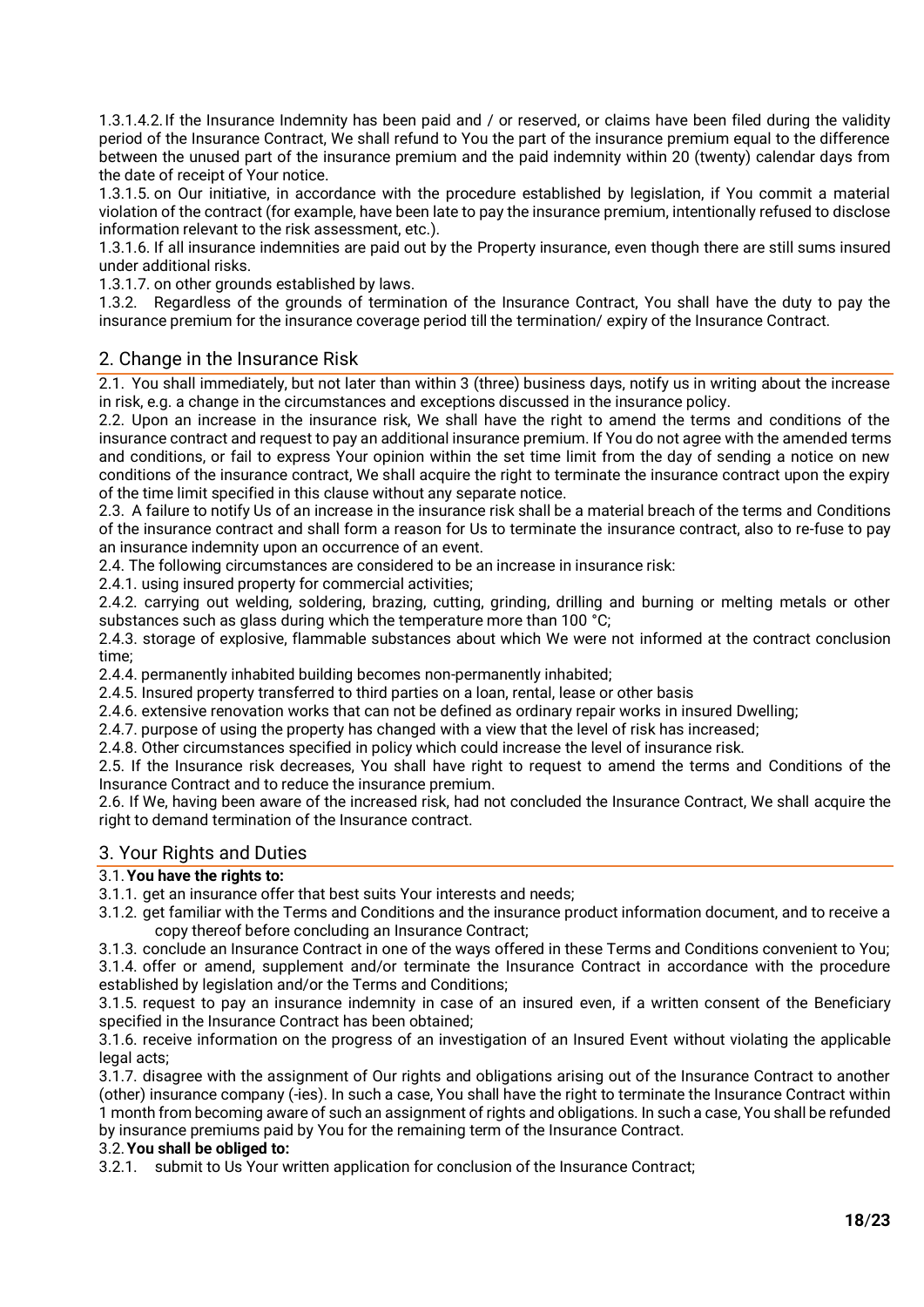3.2.2. before concluding the Insurance Contract, provide Us with correct information on all the circumstances that may have a material impact on the assessment of the Insurance risk which You are aware of, or which We request. This can be done by completing Our questionnaire, notifying Us verbally or in writing and furnishing documents;

3.2.3. during the validity period of the Insurance Contract, to immediately, but not later than within 3 business days, notify Us of any changes in the circumstances that may affect the occurrence of an Insured event and/or damage, the amount of losses and a change in the Insurance risk;

3.2.4. notify Us of all the insurance contracts concerning the same risks concluded with other insurance companies (including their terms and conditions). The Insured shall also be subject to this requirement;

3.2.5. pay the insurance premium within the time limits set in the Insurance Policy;

3.2.6. notify Us of a change in the contact details (address, telephone number, e-mail address) in writing not later than within 3 business days;

3.2.7. cooperate with Us in Our exercise of the right of recourse against the person responsible for the Insured Event.

## <span id="page-18-0"></span>4. Rights and Duties of the Beneficiary

**4.1.The Beneficiary shall have the right to:**

4.1.1. receive an insurance indemnity;

4.1.2. receive information on the progress of investigation of an Insured Event and other related information.

## **4.2.Beneficiary shall be obliged to:**

4.2.1. furnish Us with all the available documents and/or known information on the circumstances and consequences of the Insured Event.

## <span id="page-18-1"></span>5. Our Rights and Duties

## **5.1.We shall have the right to:**

5.1.1. request and receive all information and documents necessary for risk assessment from You, the Insured and/ or the Beneficiary;

5.1.2. in case of a change in the Insurance Risk, to amend conditions of the Insurance Contract and to request to pay an additional insurance premium or to terminate the Insurance Contract with You in accordance with the procedure prescribed by legal acts;

5.1.3. if the Insurance Contract is concluded through Your representative, familiarize him/ her, rather than You directly, with the Terms and Conditions and submit a copy thereof. This will be considered as duly fulfilled duty of Ours to disclose the terms and conditions of the Insurance Contract to You;

5.1.4. refuse to conclude the Insurance Contract without giving the reasons therefor;

5.1.5. refuse to pay the Insurance Indemnity or to reduce its amount, if You or the Insured (if he/ she was aware of the conclusion of the Insurance Contract on his/ her behalf) intentionally:

5.1.5.1. failed to notify Us of the occurrence of the Insured Event within the time limits specified in the Terms and Conditions and this affected the increase in damage or the determination of circumstances and/ or consequences of the event;

5.1.5.2. failed to take action that may reduce or eliminate the damage done;

5.1.5.3. failed to follow Our other legitimate instructions;

5.1.6. assign our rights and obligations arising from the Insurance Contract to another insurance company (-ies) in accordance with the procedure established by legal acts. You shall be informed of such an intention at least 2 (two) months in advance and in at least two national newspapers;

5.1.7. for the purpose of providing the insurance services to you, without prejudice to Your interests, disclose confidential information to independent and Our hired experts, reinsurance companies, Our legal representatives and advisers, companies related to Us, courts and arbitration, the Beneficiary and in other cases prescribed by laws.

## **5.2.We shall be obliged to:**

5.2.1. pay insurance indemnities in case of the occurrence of an Insured Event in accordance with the procedure and within the time limits established by legal acts and these Terms and Conditions;

5.2.2. process Your personal data, personal data of the Insured, the Beneficiary and other persons related to the Insurance Contract in strict compliance with provisions of legal acts;

5.2.3. notify You and the Beneficiary of the progress of the Insured Event in accordance with the procedure established by legal acts.

## <span id="page-18-2"></span>6. Procedure of Calculation and Payment of Insurance Premiums

6.1. We shall calculate the sum of the insurance premium, the payment of which is one of Your key obligations, according to the information provided by You, including the Sum Insured, the selected Insurance Risks, insurance territory and other important information.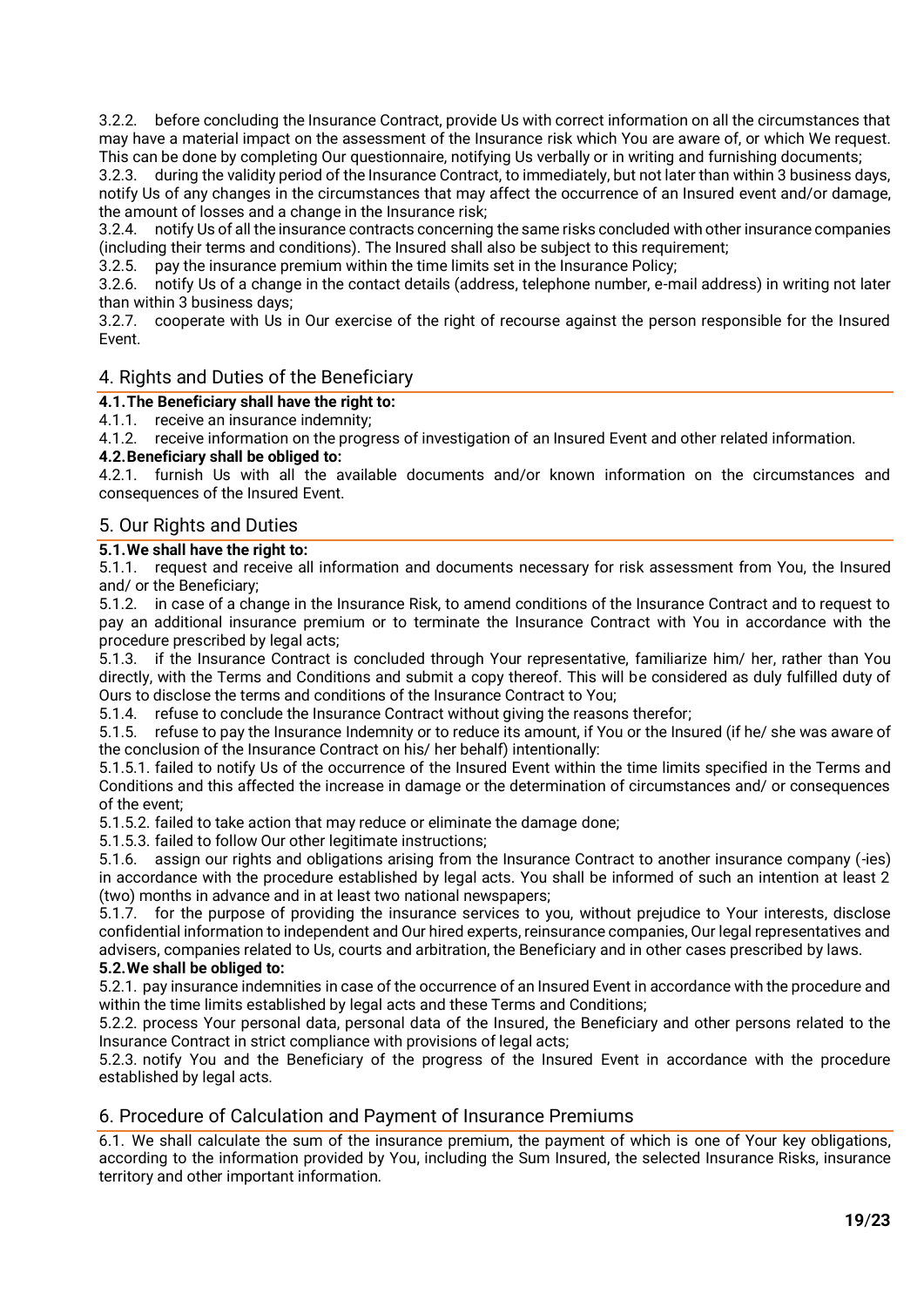6.2. You shall pay the total insurance premium amount at the moment of conclusion of the Insurance Contract, however, we may agree on the payment of the insurance premium in instalments. In such a case, the sums and the terms of their payment shall be specified in the Insurance Policy.

6.3. The insurance premium or its instalment shall be considered paid after making a transfer to the bank account of Ours or Our representative (for instance, insurance intermediary). The date of crediting funds in Our or Our representative bank account shall be deemed to be the date of payment of the insurance premium.

6.4. The payment of the total insurance premium amount or its instalment in full shall be considered as proper discharge of Your duty to pay the insurance premium.

6.5. If You fail to pay the insurance premium within 30 days from the date of sending Our call for payment to You, the Insurance Contract shall terminate on the grounds referred to in clause Section VI (1.3.1.5.) hereof. If we hire for debt recovery persons engaged in the provision of such services, You shall cover expenses which we incur as a result.

6.6. In case of a change in the Insurance Risk, we shall have the right to recalculate the insurance premium amount.

## <span id="page-19-0"></span>7. Sum Insured

7.1 The Insurance object can be insured in accordance with limit, meaning that We will compensate all losses resulting from Insured event by not exceeding the sum insured – limit set forth in the insurance contract. In such case the underinsurance principle is not applied.

7.2 After paying out the insurance indemnity the sum insured is reduced by the amount paid, however You have the right to request to increase the sum insured paying an additional premium if it is required by Us.

7.2.1 The amount of all insurance indemnities payable during the Insurance Contract cannot exceed 100% of the Sum Insured for insured property indicated in the Insurance Policy.

7.3 Property insurance:

7.3.1 Sum insured is determined by You. When concluding the insurance contract, the Policyholder assumes full liability for determining the sum insured and conformity thereof with the value of the insurance object. If, upon occurrence of an insurable event, it is established that the sum insured differs from the value of the insurance object, when calculating the amount of the insurance indemnity, conditions regarding under-insurance or overinsurance are applied.

7.3.2 In case of under-insurance event, when the sum insured is at least 15% (fifteen) lower than the value of the insurance object, is established, the amount of the losses to be compensated is multiplied by the proportion between the sum insured and this value, unless limit applies

7.3.3 Additional expenses that You indicate in the insurance policy shall not reduce the sum insured provided for the insurance object, if the insured property will be restored, except in cases of total loss or other provisions of these Terms and Conditions, insurance policy and its annexes.

7.4.Home Assistance

7.4.1. The Insurance cover is insured in accordance with the limit,

7.4.2. The Indemnity limit is determined during the validity period of the insurance contract.

## <span id="page-19-1"></span>8. Other Provisions

8.1. We and You (Parties) shall not be entitled to disclose confidential information of the other Party received in the course of provision of insurance services (including information received before conclusion of the Insurance Contract) to third parties without a prior written consent of the other Party, except for the cases set out in legal acts and these Terms and Conditions.

8.2. The Insurance Contract and any legal relationship arising out of the this Contract shall be governed by law of the Republic of Lithuania.

8.3. In the event of a dispute, we shall resolve it in good faith. In case of a failure to reach an agreement, the dispute may be referred to courts in accordance with the procedure established by legal acts of the Republic of Lithuania. If You are a natural person, You may also refer the dispute for resolution to the institution supervising Our activities - the Financial Market Supervisory Authority of the Bank of Lithuania, [www.lb.lt.](http://www.lb.lt/)

8.4. In order for communication between us to run smoothly, We shall send notifications to each other in writing: 8.4.1. by post;<br>8.4.2. e-mail /

e-mail / on the self-service portal, indicating this in the Insurance Policy or the self-service;

8.4.3. by other means that we agree on.

8.5. Mutual notifications shall be deemed to have been duly served within a reasonable time after they were sent in an agreed manner.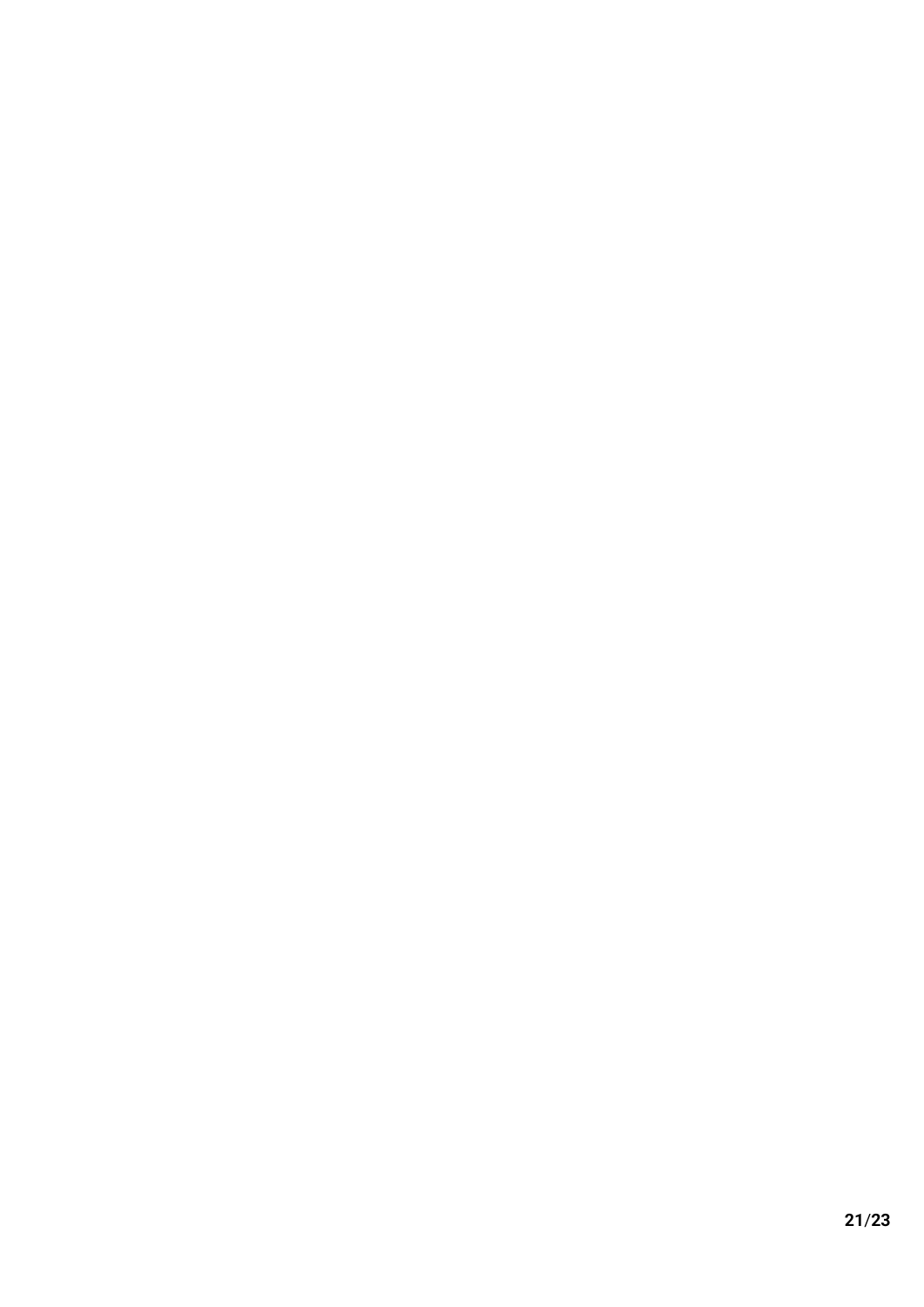## Annex No. 1

## **Named Peril Cover**

1. We shall pay the Insurance Indemnity if the insured object is damaged due to one of the following causes: **1.1. Fire risk:**

**1.2.1 Fire -** unexpected and uncontrolled burning with an open flame that started from the places not meant or meant for fire and continued spreading further including impact of the fire smoke, soot and fire extinguishing equipment (water, foam, etc.).

**1.2.2 Explosion -** gas or steam outburst based on a sudden force expression. Occurrence of a container (e.g. boiler, pipe) explosion is considered happened if its walls are broken to the extent that suddenly pressure between inside and outside of the container is the same.

**1.2.3 Bolt of lightning** (also ball lighting) – direct impact of lighting on the insurance object causing damage or fire. **1.2.4 Fall of a manned aircraft, its parts or cargo** – direct fall of the manned aircraft or drone, its parts or cargo on the insurance object.

### **1.2. Forces of Nature:**

**1.2.1. Storm** – wind with at least wind force 7 (seven) Beaufort or 17 m/s (seventeen). We shall cover the losses for damage to the Insured object due to the storm by downfall of trees, poles, building constructions and other items are also indemnified. If the wind speed cannot be estimated at the location of the insured object, it is considered that the storm took place if the wind has caused damage to buildings and objects near the insurance object that were in excellent condition.

**1.2.2. Hail** – atmosphere precipitation in a form of ice pellets.

1.2.3. **Snow impact**, meaning losses as regards damage to the object by snow impact on the building roofing or constructions, provided that the sheet of snow has been caused by continuous, heavy snow and the damage to roofing, 20 cm in 12 hours or less. Insurance coverage does not apply to losses due to long-term effects of snow pressure when the snow accumulates to the specified level the thickness of the snow cover and is not cleanable for more than 48 hours or constructions.

### **1.2.4. Earthquake**

We shall indemnify for losses as regards damage to movable property or Dwelling if it is caused by an earthquake, i.e. sudden release of energy in the Earth's crust that creates seismic waves with magnitude of at least 4 (four) by Richter scale or 5 (five) by the international macro seismic intensity scale MSK-64.

### **1.2.5. Flood – high water**

We shall compensate the losses for the damage to movable property or Insured Dwelling if it is caused by a certain territory being sudden and unforeseen flooded with water run over the open watercourses or reservoirs, broken through barricades, dams or banks.

### **1.2.6. Landfall, subsidence**

We shall indemnify for losses as regards damage to movable property or Dwelling if it is caused by motion of the Earth's crust in horizontal or vertical plane that is not related to seismic activities.

### **1.2.7. Rainfall**

Means short-term heavy rainfall of 15 mm or more in 6 hours or less precipitation.

For insured risks: Storm, Hail, Snow impact, Flood – high water, Rainfall quantitative parameters at insured territory is based on measurements made by the meteorological service in that or the nearest region and / or the fact that the listed natural forces in that region have caused similar damage to buildings in good condition or others similar items of the same resistance.

### **1.3. Leakage of liquid or steam**

We shall indemnify for losses for the damage of insured movable property or Dwelling if it is caused by:

1.3.1. an accident in communication systems inside the building (e.g. water supply, sewerage, heating, waste water, ventilation, conditioning and fire extinguishing system pipes, sanitary ware or household devices), i.e. their sudden and unexpected break, fracture or blocking resulting in leakage of liquid or steam;

1.3.2. freezing up of pipes inside the building resulting in pipe fracture;

1.3.3. activity or failure to act by third parties causing leakage of liquids or steam from internal communication systems;

1.3.4. leakage of liquid due to automatic reaction of stationary automatic fire-extinguishing systems and devices (e.g. sprinklers);

1.3.5. Damage caused by aquarium water in the event of aquarium breakage or decomposition

### **1.4. Fall down of trees, poles pillars and their parts**